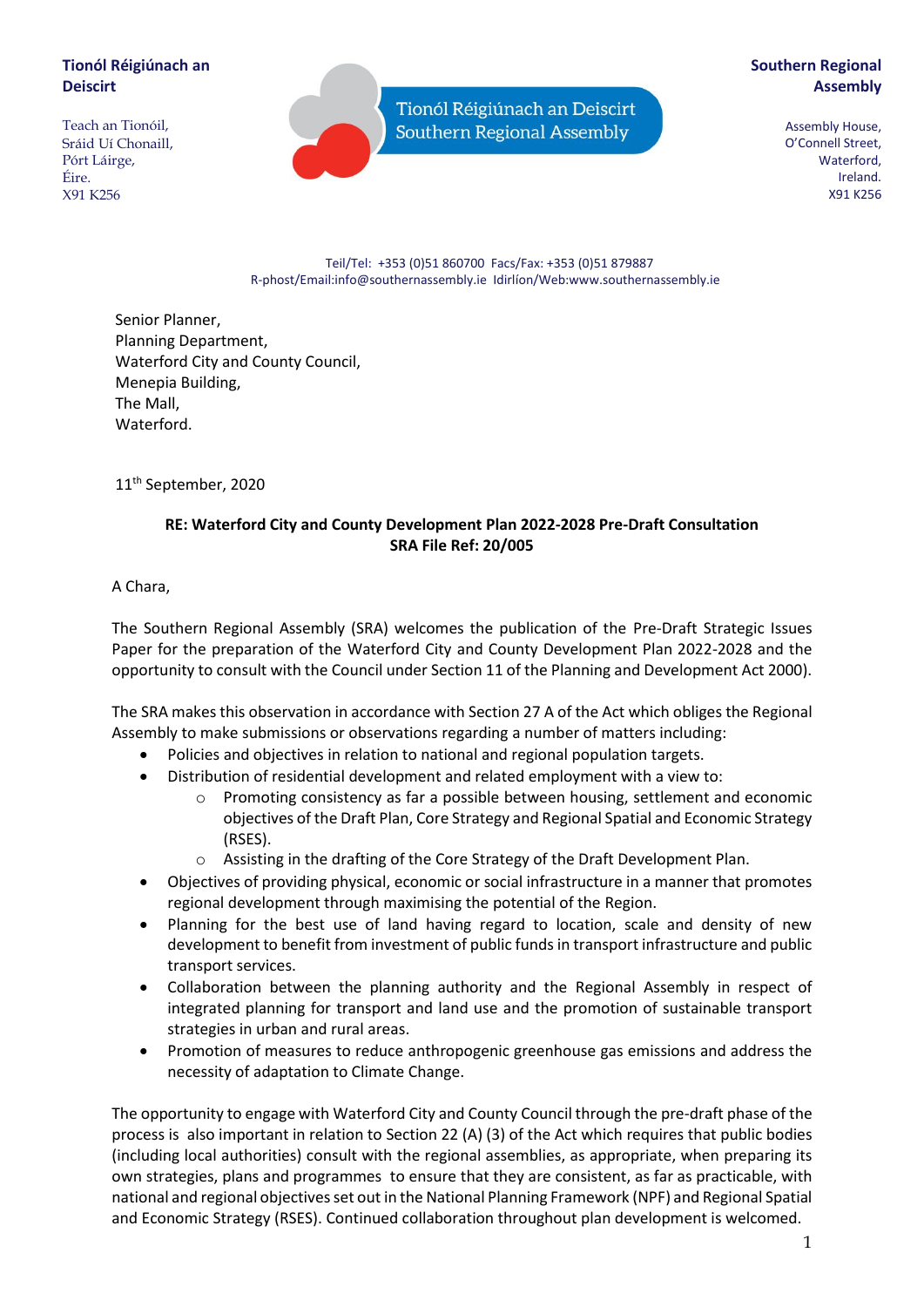The RSES was made on the 31<sup>st</sup> January 2020.

## **1.0 Overall Observation**

The SRA highly commends the approach taken by the Council through the publication of the Strategic Issues Paper in association with the public consultation period.

The SRA commend the accessible nature of the publication, its focus on key issues and questions for Waterford City and County and use of visual images. The issues and potential future direction for change are clearly set out in the Issues Paper, which assists in effective engagement with the public and stakeholders on the direction for the next development plan.

At this stage of the process, the SRA intend to outline high level points. Appendix 1 provides a summary of some of the key Regional Policy Objectives (RPOs) and Waterford Metropolitan Area Strategic Plan Policy Objectives (WMASP POs) that support the themes raised in the Issues Paper.

The final RSES should be consulted across the themes covered in the Issues paper as the Council moves to preparation of a Draft Development Plan. The RSES is available through the following link: *http://www.southernassembly.ie/regional-planning/regional-spatial-and-economic-strategy*

# **2.0 Ensuring Consistency with the RSES**

Under Section 10 (1 A) of the Act, the development plan shall include a core strategy which shows that its development objectives are consistent, as far as practicable, with national and regional development objectives set out in the National Planning Framework, the RSES and with specific planning policy requirements specified in guidelines under subsection (1) of section 28.

The following key areas of the RSES in chapters 2 and 3 are identified for attention.

Chapter 2 sets out the Strategic Vision and Strategy for the RSES. Section 2.2 'The Strategy' and the associated Strategy Statements and Key Enablers are particularly relevant including in the context of securing funding sources for the delivery of the Development Plan. It should be noted that Strategy Statements and RPOs are aligned to the National Strategic Outcomes of the NPF.

Chapter 3 references the settlement strategy and I refer in particular to Section 3.2 (Sustainable Place Framework) and Section 3.3 – A Tailored approach and the settlement typology set out in Table 3.2 including:

- 1. Cities Metropolitan Areas Waterford
- 2. Key Towns Section 3.5 including Dungarvan
- 3. Towns and Villages Section 3.6
- 4. Rural Areas Section 3.7, and
- 5. Networks Section 3.8.

## **3.0 The Key Challenge – Developing Waterford as a Regional City of Scale and a Metropolitan Area.**

In identifying Waterford as one of five Cities in the state for targeted growth and the designation of a Metropolitan area around the City, the NPF has presented a unique opportunity for the accelerated growth and transformational development of Waterford, which needs to find strong expression in the new development plan.

The RSES adopted in January 2020 implements the NPF National Policy Objectives for the targeted growth of Waterford through the Waterford Metropolitan Area Strategic Plan (WMASP), which sets a high level strategic framework for the Metropolitan Area.

The Strategic Issues Paper addresses the challenge for the city when it states that '*growth will occur within the existing built-up footprint of the city, through brownfield, infill and regeneration sites'* and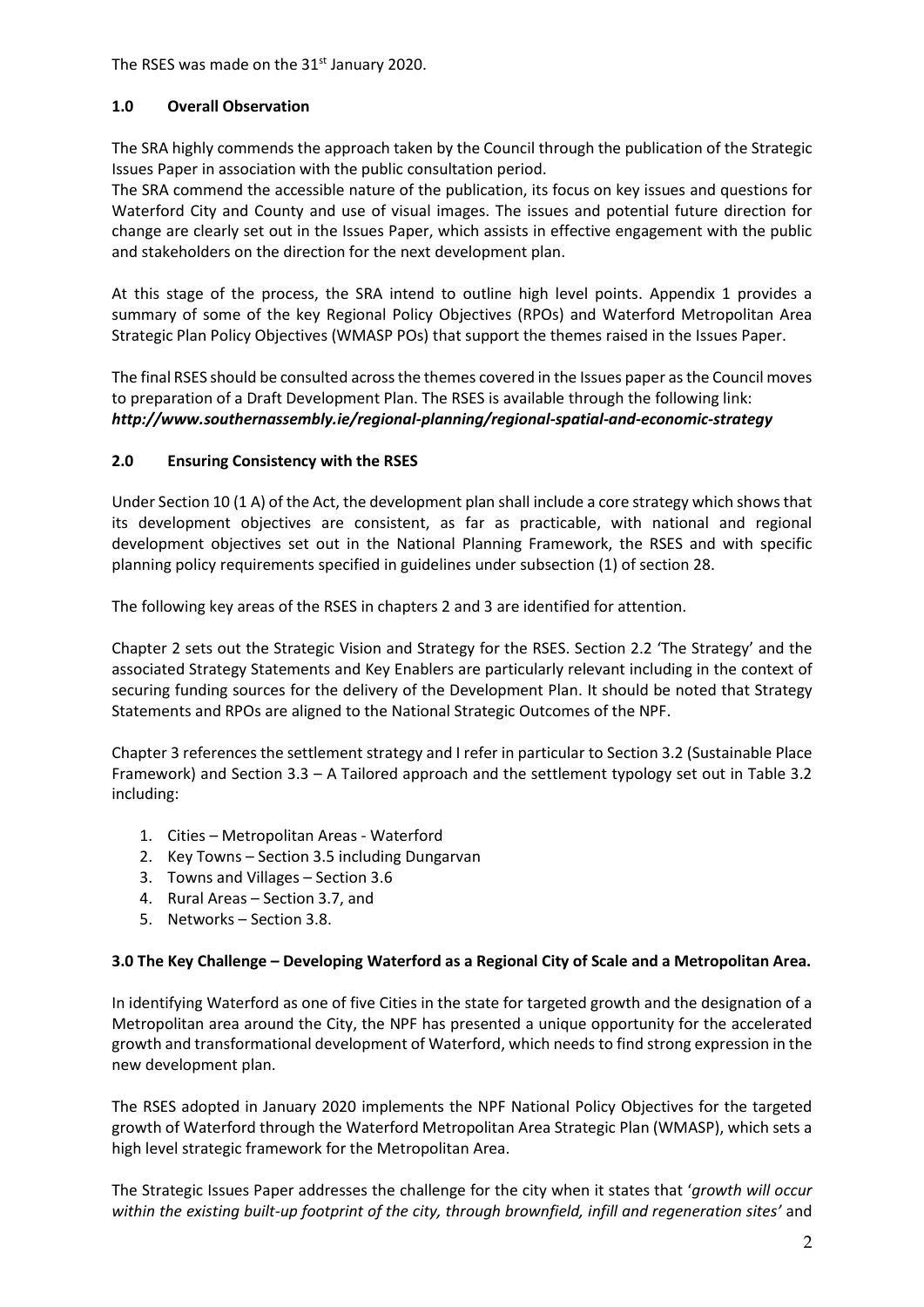that '*this requires a development strategy to build up Waterford City's population and employment base'*.

In order to fully implement the RSES and MASP ambition for the growth, the new Development Plan will require a strong and distinct focus and emphasis on the Metropolitan Area with development objectives to reflect MASP policy objectives.

The Draft Development Plan should be informed by the Vision for the Metropolitan Area set out in the WMASP:

'*Waterford aims to be a dynamic, concentric, modern European city of scale and significance, a UNESCO Learning City, driving national and regional growth, prosperity, innovation and creativity which is supported by focused investment in transformational rejuvenation across the Metropolitan Area, a vibrant and diverse University City with a high quality of life for all through a high standard of physical and community infrastructure and housing options, education, amenities and opportunities for employment.*'

The Draft Development Plan should also be informed the Guiding Principles and Key Enablers at sections 3.2, 3.3 and 4.0 of the WMASP in formulating the development plan policy for the Metropolitan Area. The WMASP sets out the following Guiding Principles:

• Achieving Critical Mass through a City-focused Strategy for compact growth in population and employment;

• Waterford as an International Gateway supported by increased capacity and improved accessibility at the Port of Waterford & Rosslare Europort, re-establishment of passenger services at Waterford Airport

• Development of a Balanced - Concentric City, North and South of the river;

• A living City and a Metropolitan Area with revitalised well-functioning places including large scale urban regeneration at key locations such as the North Quays Innovation District

• Accelerated housing delivery to meet housing need supported by better public services and public transport

• Integration of Land-Use and Transportation supporting movement by sustainable transport means;

• Harnessing the excellence of Education Resources in WIT and seeking the development of a University in Waterford;

• Building on existing higher education infrastructure and establishment of TUSE, enhance third-level provision in the city, and expand and integrate education provision more broadly in support of the designation of the city as a Learning City and a University city;

• Further enhance research and innovation capability and capacity across the city and region to support development of an innovation-centred city, with a vibrant enterprise culture and support infrastructure

• Recognising the City's People as the heart of the City's potential and utilizing key assets, particularly the river and estuarial location, linkages by sea and air, the, the history/heritage and tourist attractions of Waterford, Dunmore East and Tramore.

• Employment density in the right places– Reintensify employment to activate strategic employment locations to complement existing employment hubs in the city centre and near third level institutes.

• Social regeneration - Realise opportunities for social as well as physical regeneration, particularly in areas with pockets of deprivation.

• Future development areas - having regard to the long lead in time for planning and development, identify future growth areas that may be delivered beyond the lifetime of the draft RSES but within the long term 2040 horizon of the NPF. For example, enabling infrastructure such as the additional bridge crossing and the Abbey Link Road at Ferrybank to support development of lands to the north of the river for consolidation and expansion.

• Metropolitan scale amenities – Provision of regional parks and Strategic Green Infrastructure including greenways/blueways along the Rivers and abandoned rail alignments

• Enabling infrastructure - Identify Infrastructure capacity issues and ensure water services needs are met by national projects. Improve sustainability in terms of energy, waste management and water conservation.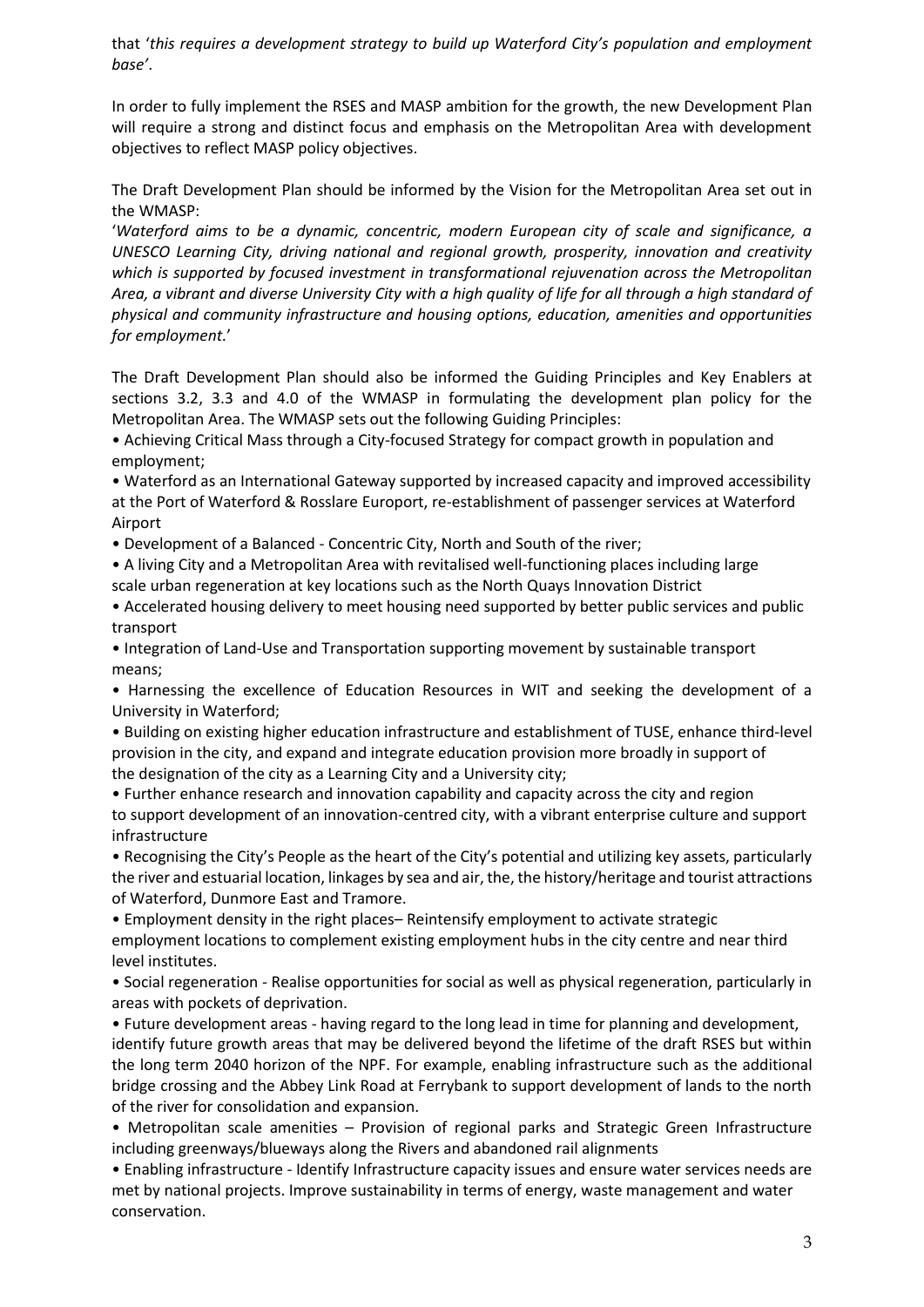• Co-ordination and active land management that focus on the development of under-utilised, brownfield, vacant and public lands.

• Any new development/infrastructure should be subject to robust site and/or route selection processes, which shall address all environmental constraints and be subject to the outcome of environmental assessment and the planning process.

In RSES Chapter 3, Section 3.4 addresses the key challenge for our Cities and Metropolitan Areas and sets out key Regional Policy Objectives to support their development:

- RPO 6 Collaboration between Metropolitan Areas
- RPO 7 Delivery and Funding for strategic investment priorities
- RPO 8 Investment to deliver on the vision for Metropolitan Areas
- RPO 9 Holistic Approach to Delivering Infrastructure
- RPO 10 Compact Growth in Metropolitan Areas.

These key objectives are addressed in more detail in subsequent paragraphs.

In addition, Appendix 3 of the RSES sets out shared goals shared across each of our Region's cities and metropolitan areas to be applied to each Metropolitan Area and integrated in to the Development plan:

Goal 1 Sustainable Place Framework Goal 2 Excellent Connectivity and Sustainable Mobility Goal 3 Economic Engines Driving Regional Growth Goal 4 High Quality Environment and Quality of Life Goal 5 A Learning, Welcoming and Socially Inclusive Metropolitan Area Goal 6 Pioneering Locations Networked Internationally and Regionally Goal 7 Evolve Innovative Approaches and Strategic Priorities

We note that the Strategic Issues paper engages with all of the themes addressed in the above Goals, which are intended to assist in the development of the overall strategy for Metropolitan Areas in Development Plans.

## **4.0 Core Strategy**

The Core Strategy will be a key element in the Draft Development plan to apply in detail the ambitious growth rates for the Metropolitan Area and to determine the hierarchy of settlements and appropriate growth rates for the County. The importance of the Core Strategy and Housing Strategy in planning for population growth and meeting housing needs is highlighted in the Section on Population and Settlement Hierarchy in the Strategic Issues Paper. RSES requirements relating to Core Strategy are set out in Section 3.3 of the RSES and include RPO 2 – Planning for Diverse Areas, RPO 3 Local Authority Core Strategies and RPO 5 Population Growth and Environmental Criteria.

For the Metropolitan Area the population projections are set out at MASP Section 5.0, where the accelerated targets of **60% population growth to 2040** are set for the City and suburbs in the Metropolitan Area with a long term objective for an increased proportion of the population to live north of the River Suir so as to create a balanced and concentric Metropolitan Area. The population projections for the Metropolitan Area are for an increase of 14,610 up to a population of 74,464 by 2026 and a projection of 81,769 for 2031. Table 1 in Section 5.0 of the WMASP provides more detailed population projections in the two local authority areas and for the built-up area of City and suburbs.

The re-balancing of the City to the north of the River requires short term delivery of infrastructure (New Bridge Link to North Quays and Abbey Link Road) and the development of a medium and long term strategy to direct the physical development of the Metropolitan Area in support of additional housing and population growth north of the river.

As with all elements of Waterford MASP, the implementation of the ambitious growth targets for the Metropolitan Area will require close co-operation with Kilkenny County Council to plan for this scale of growth, secure investment in the necessary infrastructure and achieve an improved quality of life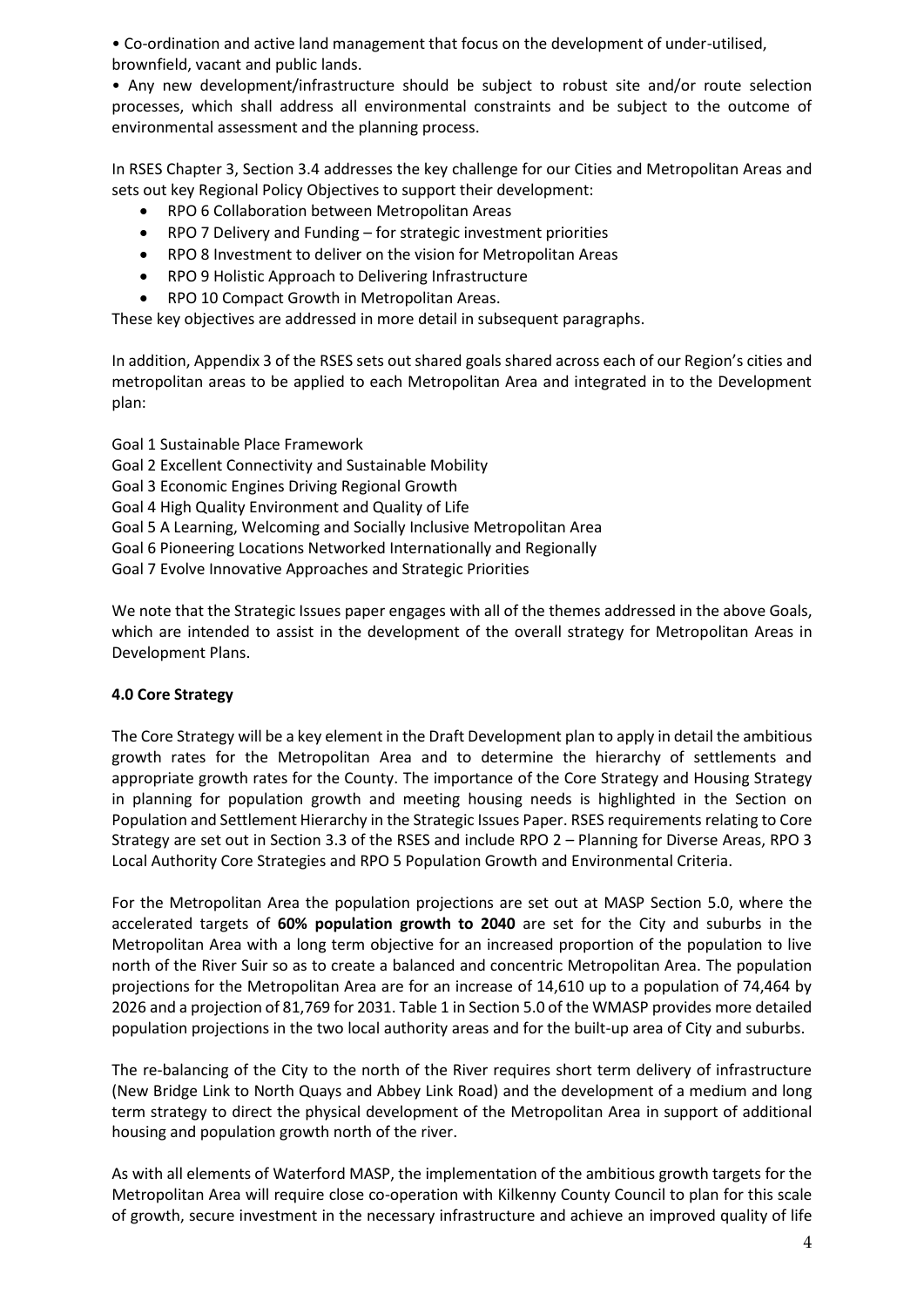and improved connectedness across the Metropolitan Area. The support of state agencies in the delivery of infrastructure will also be critical to the successful implementation of the ambitious growth targets for the Metropolitan Area.

The Draft Plan and Core Strategy should reflect the RSES Settlement Strategy for all other settlements in the County, which is set out at Section  $3.3 - A$  Tailored Approach and Table  $3.2 - S$ ettlement Strategy. The RSES identifies Dungarvan as a Key Town with a significant sub-regional role and as a Gaeltacht Service Town for the Waterford Gaeltacht located nearby.

The Strategic role of Key Towns is set out in more detail at Section 3.5 in the RSES and at RPO 11. RPO 24 – Dungarvan identifies the key policy objectives and infrastructure requirements to develop its role as a Key Town.

After Waterford City and Dungarvan in its role as Key Town, the distribution of growth across the County's' other towns, villages and rural areas is a matter for the Development Plan to address. The RSES does however seek prioritisation (see Section 3.6 Towns and Villages) in the growth allocation for settlements informed by guiding principles as set out under RSES Section 3.3. A Tailored Approach. These principles include:

- Existing scale of population, track record of performance, ambition and scope to leverage investment.
- Rate and pace of past development and extent to which there are outstanding requirements for infrastructure and amenities.
- Scale of employment provision, jobs to resident workers ratios and net commuter flows.
- An evidence base on the availability and deliverability of lands within existing built up footprints in the lifetime of the Development Plan (compliance with NPO 72 of the NPF).
- Extent of local services and amenities provided.
- Extent of sustainable modes of travel that can be encouraged.
- Accessibility as a service centre for remote and long-distance rural hinterlands.
- Environmental and infrastructure constraints.
- The appropriate density and scale of development relative to the settlement and location.
- Need for attractive, alternative options to rural housing within smaller towns and villages.

In Section 3.6 and in RPO 26, the RSES strongly supports the development of our rural areas, and recognises the loss of local services in villages and rural areas as a problem of regional importance and acknowledges the need for investment in towns and villages to reverse decline and attract enterprise growth. Initiatives supported by the RSES to assist renewal include:

- New homes in small towns and villages initiatives.
- Investment in town and village renewal initiatives to improve services and livability to attract population and enterprise growth.
- Coordination between Local Authorities, Irish Water and other stakeholders to deliver investment in water and wastewater treatment services (including Blue and Green infrastructure solutions).

Core Strategies in County Development Plans should identify areas under strong urban influence in the hinterlands of settlements. They will set an appropriate housing policy response to avoid ribbon and over-spill development from urban areas. New national guidelines for rural housing and development plans are awaited and will provide an important input to preparation of the Draft Development Plan when published together with a Housing Needs Demand Assessment (HNDA) to ensure a better balance of housing tenures to support revitalised towns and villages, achieve sustainable compact growth targets and protect the rural resource for rural communities.

The importance of our rural areas is highlighted throughout the RSES including, for example, rural economic development (see Section 4.5), and rural connectivity (see Section 6.3 RPOs 158 and 172) and we note the focus in the Strategic Issues Paper on the requirements for rural economies and communities.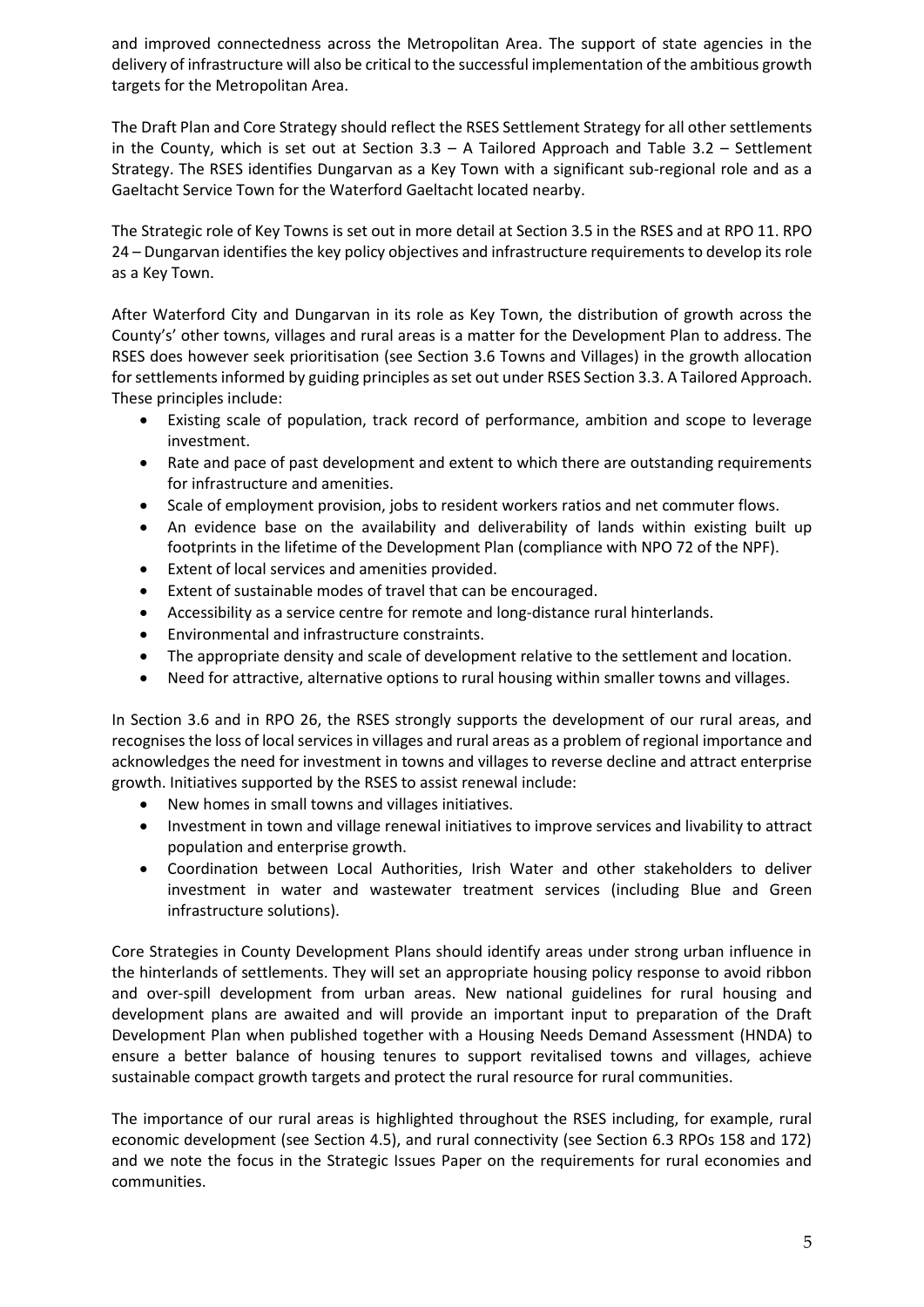The Draft Plan will need to demonstrate priorities based on the above RSES requirements and principles. In setting out the Development Plan Core Strategy to 2028, adherence to NPO 72 (a) to 72 (c) will be required to differentiate between zoned land that is serviced and zoned land that is serviceable within the life of the plan. When considering zoning lands that require investment in service infrastructure, planning authorities are required to include the reasonable cost estimates of delivering required services at both the draft and final plan stages.

# **5.0 Compact Growth and Regeneration**

The RSES and MASP seek a dynamic approach to achieve Core Strategy growth targets and, as stated in the Strategic Issues paper, this requires 'a development strategy' to set out the approach the Council will take to achieve compact growth.

The RSES includes specific objectives in relation to compact growth and for Metropolitan Areas. In its preparation of the Draft Development Plan, the Council should implement *RPO 10 Compact Growth for Metropolitan Areas* with policies and actions to:

- Prioritise housing and employment development in locations within and contiguous to existing city footprints where it can be served by public transport, walking and cycling.
- Identify strategic initiatives to achieve compact growth and regeneration.
- Consideration of Active Land Management Units with a remit to focus on the metropolitan areas and delivery of projects to achieve compact growth.
- Demonstrate partnerships with the Land Development Agency
- Support for the role of the Local Authority as a development agency to kick start regeneration.
- Deliver site briefs for strategic sites.
- Active initiatives to deliver renewal under the Urban Regeneration and Housing Act 2015
- Active initiatives to tackle derelict sites and under use of vacant property assets.
- Active initiatives for enhancing the public realm.
- Creation of data bases and systems for reporting progress and action across regeneration, development and infrastructure delivery.

For the Waterford the Metropolitan Area this will require detailed policy objectives to achieve at least 50% of all new homes in the existing built-up footprint of Waterford City and suburbs, focusing on urban regeneration, brownfield and infil development. This will require, for example, targeted approaches involving active land management to deliver new housing and mixed use development including lands identified in the Waterford MASP.

The MASP addresses Compact growth in Section 7.0 Housing and Regeneration at Section 7.0 with WMASP PO 8 supporting high quality compact growth and regeneration, promotion of well-designed high density residential developments and investment to deliver the he comprehensive infrastructure packages to support compact growth. Key locations for delivering compact growth in the Waterford Metropolitan Area include the North Quays and City Centre. The North Quays SDZ now known as the North Quays Innovation District represents an opportunity to achieve multiple objectives including regeneration of former port facilities involving rehabilitation of brownfield land, the expansion of the city centre across to the North Quays via a new bridge and relocation of the railway station to form a new multi-modal transport hub. In the City Centre, Section 7.1 sets out criteria to develop a vibrant city centre including priorities for city centre consolidation and regeneration. Key MASP objectives to note are:

- Waterford MASP PO 8 Housing and Regeneration
- Waterford MASP PO 9 Vibrant City Centre
- Waterford MASP PO 10 Development of the North Quays Innovation District / SDZ.
- Waterford MASP PO 11 Strategic Residential Lands to be facilitated by priority infrastructure
- Waterford MASP PO 20 Strategic Employment Locations.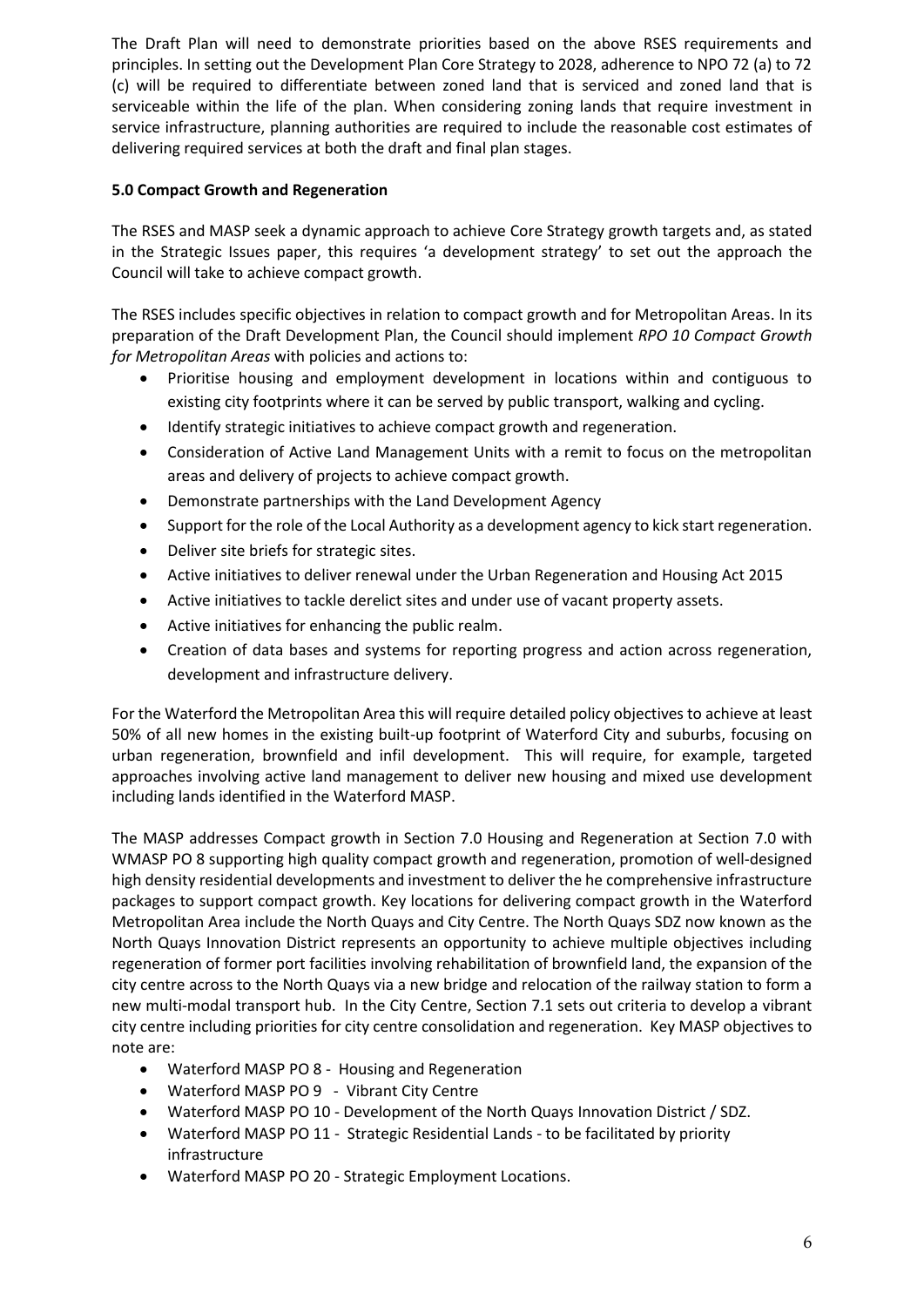For Dungarvan and other towns and settlements, compact growth targets will be to achieve at least 30% of all new homes in the existing built-up footprint of settlements, looking at all opportunities for urban regeneration, brownfield and infil development. While Local Authorities are supported in targeting population growth of more than 30% in Key Towns such as Dungarvan, it is important to note that the nature, scale and phasing of growth will be determined by Local Authorities through the Core Strategy and should be subject to capacity analysis.

In this regard, Local Authority initiatives to deliver infrastructure led development and retrofit physical and social infrastructure are critical to improving the quality of life for existing communities in the Metropolitan Area and throughout the county, aligned with the principles of integrated land use and transport planning.

Through the RSES, Irish Water (IW) Investment Plans must align with the objectives and settlement strategy of the RSES and assist the strategic role played by Key Towns. Collaboration is required between IW and Local Authorities to agree phasing, water and waste water services to accommodate growth in a phased, sustainable manner.

## **6.0 Networks for Collaboration**

The RSES recognises the importance of strategic transport and economic axis which can support economic collaboration between settlements.

The three Cities of Cork, Waterford and Limerick-Shannon are the engines of Southern Region's economy and the primary network for collaboration to drive balanced Regional Development and achieve the rates of population and employment growth envisaged in the NPF and RSES.

Preparation of the new Development Plan for the period up to 2028 is an opportunity to harness the combined strengths of the 3 Cities and their Metropolitan Areas. Section 3.4 and RPO 6 – Collaboration between Metropolitan Areas should inform the development of Waterford and the other two Cities as an alternative to Dublin and how the region can foster new partnerships to support Collaboration.

The Strategic Issues Paper highlights the strategic position of Waterford on an East-West Axis with the N24 Road/rail axis between Waterford and Limerick-Shannon (the Limerick and Waterford Transport and Economic network/axis) and onwards to the Atlantic Economic Corridor and the N25 linking Waterford to Rosslare Europort and the Eastern Corridor, Dublin and Belfast.

These Networks and Axis are recognised and supported section 3.8 and RPO 30 of the RSES and in WMASP Objective 2 – Driving Regional Growth WMASP Objective 7 –Regional Connectivity

Another potential inter-regional network opportunity is along the M9 road and rail axis to Dublin, Kilkenny, Carlow and Dublin. The establishment of the Technological University of the South-East (TUSE) with its major campus locations at each end of this axis could, for example, be an opportunity to forge new opportunities for collaboration and innovation through the development of the new University.

The RSES also identifies the economic role played by smaller scaled settlements for their surrounding rural hinterlands and the opportunities for sharing assets and opportunities (see RPOs 28-30) between different settlements to drive rural economic growth.

The SRA support initiatives through the Development Plan to harness the potential of such networks.

# **7.0 Placemaking**

The Strategic Issues Paper makes important points about the how Placemaking can contribute to positive change in the economic vitality and attractiveness of our urban environments and includes key questions to directly engage with the issues about places where we live. This approach is strongly welcomed and supported by the RSES and MASP, which outlines objectives for Placemaking at section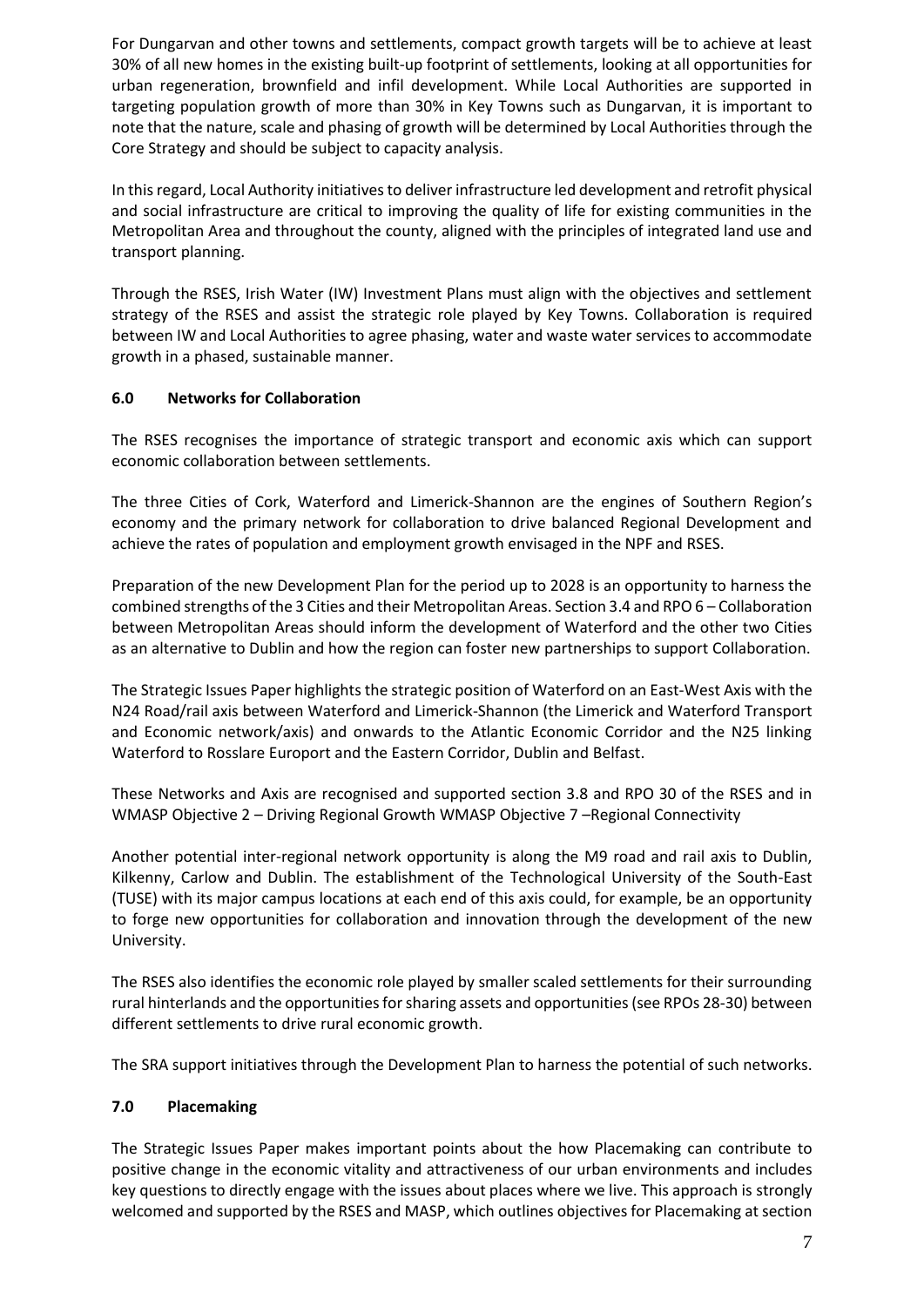3.9 and RPO 31 –Sustainable Place Framework, Section 4.7 - Placemaking for enterprise growth, creating attractive places to attract skills and talent and at Appendix 3 – Goal 1 Sustainable Place Framework.

The growth of compact settlements must be in tandem with infrastructure and facilities that enhances the unique identity and quality of life offer of different places. The need for closer alignment between where people live and work is signaled in the Introduction which frames the question around how to configure and organise for work and education so as to be more accessible from home.

Successful placemaking will require sustainable higher densities in our towns and villages to increase activity, support local services and support sustainable mobility.

The RSES supports 10 Minute Cities and Town neighbourhoods as a concept whereby a range of community facilities and services are accessible in short walking and cycling timeframes from homes or are accessible by high quality public transport services by connecting people to larger scaled settlements delivering these services. Our urban communities will need sufficient densities to realise the potential of a 10-Minute Town and its benefits for placemaking. The Draft Development Plan should include measures to support opportunities for sustainable 10 Minute Cities and Town neighbourhoods and to develop good practice in the concept.

A strong emphasis on such initiatives in the Development Plan which links place-making policy to connectivity will be supported by RSES under:

- Section 3.9 Placemaking
- RPOs under Chapter 6 Connectivity
- Chapter 7 Quality of Life, RPO 176 -10-Minute City and Town Concept.

The SRA are a partner region in the EU Interreg Europe MATCH-UP project which aims to aims to achieve significant improvements of modal interchange to foster low-carbon urban mobility. An outcome from the project is to set a framework of good practice to implement 10 Minute City/Town concepts successfully in the Region. The important role of Local Transport Plans to support placemaking and to achieve more connected communities and this is further noted below in comments for Transport and Connectivity.

## **8.0 Economy and a Smart Region**

The Role of the Waterford City and Metropolitan Area as a Regional Economic Driver and major employment centre in the region is highlighted in the Strategic Issues Paper section on economy and employment. The recognition of this role is supported and welcomed and the task for the Draft Development Plan, therefore, is to ensure that this role is developed around the unique strengths and opportunities of Waterford in delivering on RSES Strategy Statement 5 to build 'a competitive, innovative and productive economy'

The RSES identifies Waterford and the other two Cities as the Region's Economic Drivers which can drive the region's economy with our Key Towns, smaller towns and villages, economic corridors and axis and rural development. The development of WIT into a Technological University (TUSE) will establish Waterford as a University City. The establishment of TUSE will be a catalyst for Waterford and the regional economy and, as identified in the Strategic Issues paper, '*TUSE will increase the intellectual capital of the Region and be a key driver for innovation and entrepreneurship'* supporting enterprise and increasing the attractiveness of Waterford for Foreign Direct Investment and supporting its development as an international location of scale. The RSES identifies the establishment of TUSE as a Key Enabler for the Region at Section 2.2 – Strategy and this is supported in *RPO 184 – TUSE and MTU* and in the MASP at *MASP PO 14 – TUSE*.

The Strategic Issues Paper Issues also highlights this international dimension – recognising the importance of international trade and physical links through the Port of Waterford for the Region, the potential of Waterford Airport and accessibility to other regional ports and Rosslare Europort in particular.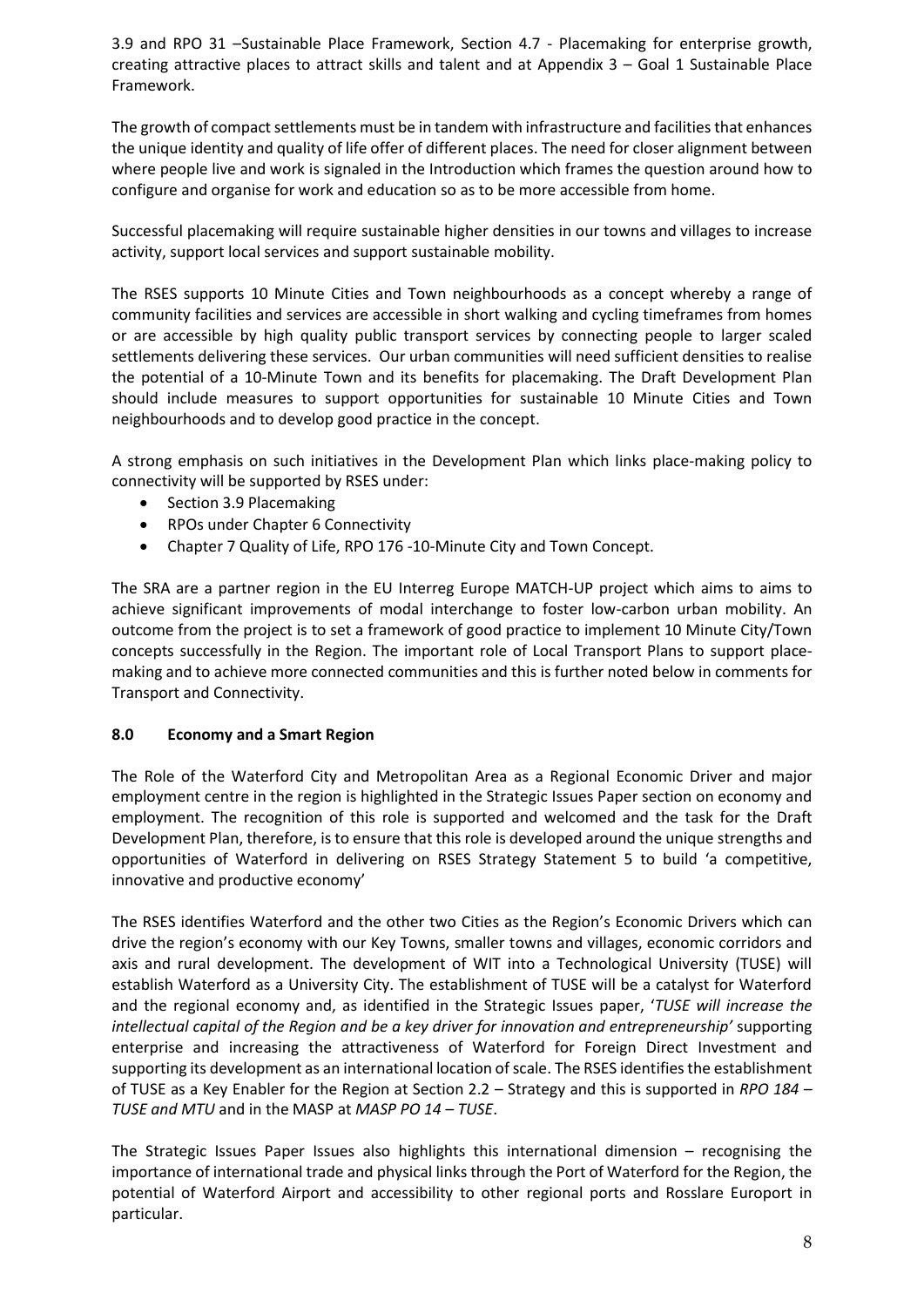The RSES Economic Strategy states that opportunities for economic growth will be achieved by supporting synergies between talent and place, building on identified assets to strengthen enterprise ecosystems and provide quality jobs, re-intensifying employment in existing urban areas, complemented by strategic employment growth in the right locations and diversifying local and rural economies.

The Strategic Issues paper identifies the direct involvement of Council through its Development Plan in supporting attracting inward investment and job creation as well as the key role in facilitating infrastructure-led development. The RSES supports building a competitive, innovative and productive economy and greater economic resilience through the five principles that underline the RSES economic strategy (refer to Section 4.2 of the RSES) and which should be reflected in the economic policies of the Development Plan. These are:

- **•** Smart Specialisation
- Clustering
- Placemaking for Enterprise Development
- Knowledge Diffusion and
- Capacity Building

It is important that the Development Plan's economic policies should integrate these principles to secure greater economic resilience across our Region so that opportunities for Smart Specialisation and Clustering can be harnessed. The Strategic Issues Paper highlights important questions about how to attract inward investment in the context of the new Technological University. This approach is welcomed and supported in the RSES, with regard to Knowledge Diffusion (RSES supports a Learning Region, developing skills, talent and access to life-long learning) and Capacity Building (capacity to bid for funding and to respond to emerging challenges).

The Strategic Issues Paper highlights the strength of tourism in the City and County, built around its rich heritage and natural environment and its importance for the local economy attracting 288,000 tourist visitors in 2018 and contributing €52 million and 509,000 national visitors in 2019 who contributed €111m. The theme in the Issues paper of Sustainable Tourism is welcomed and RSES addresses the tourism sector at section 4.6, RPOs 53 – Tourism, RPO 54 – Tourism and the Environment. In Section 8.5 of the WMASP, key actions are identified for Waterford including further development of the brand Ireland's Ancient East brand, supported by WMASP PO 18 –Tourism.

Another area addressed in the Strategic Issues paper is the impact of COVID 19 on the economy and how we go about our daily lives. Complementing the Council's concern about the economic impact of COVID 19, the three Regional Assemblies published the COVID 19 Regional Economic Analysis to inform policymakers at a local, regional and national level of the extent of economic exposure and resilience across Ireland. This is consistent with the key principal of building economic resilience as supported in the RSES (RPO 75 Anticipating Economic Structural Changes).

This report developed a COVID-19 Exposure Ratio which represents the total number of its commercial units that were operating in the sectors likely to be worst affected by the COVID-19 outbreak, as a proportion of its total commercial stock as of September 2019. The higher this ratio is for an area, the more likely this area is exposed to significant economic disruption.

The report shows County Waterford has a relatively low "COVID-19 Exposure Ratio", with 45.8 per cent of its commercial units operating in the sectors likely to be worst affected. The report indicated an Exposure Ratio of 45% for Waterford City (higher in context of other cities) and a relatively low Exposure Ratio for Dungarvan of 47.4%.

Supporting the delivery of actions under the South-East Regional Enterprise Plan, South-East Regional Skills Forum and in the Local Economic Community Plan are also important and should be supported through draft Development Plan policies.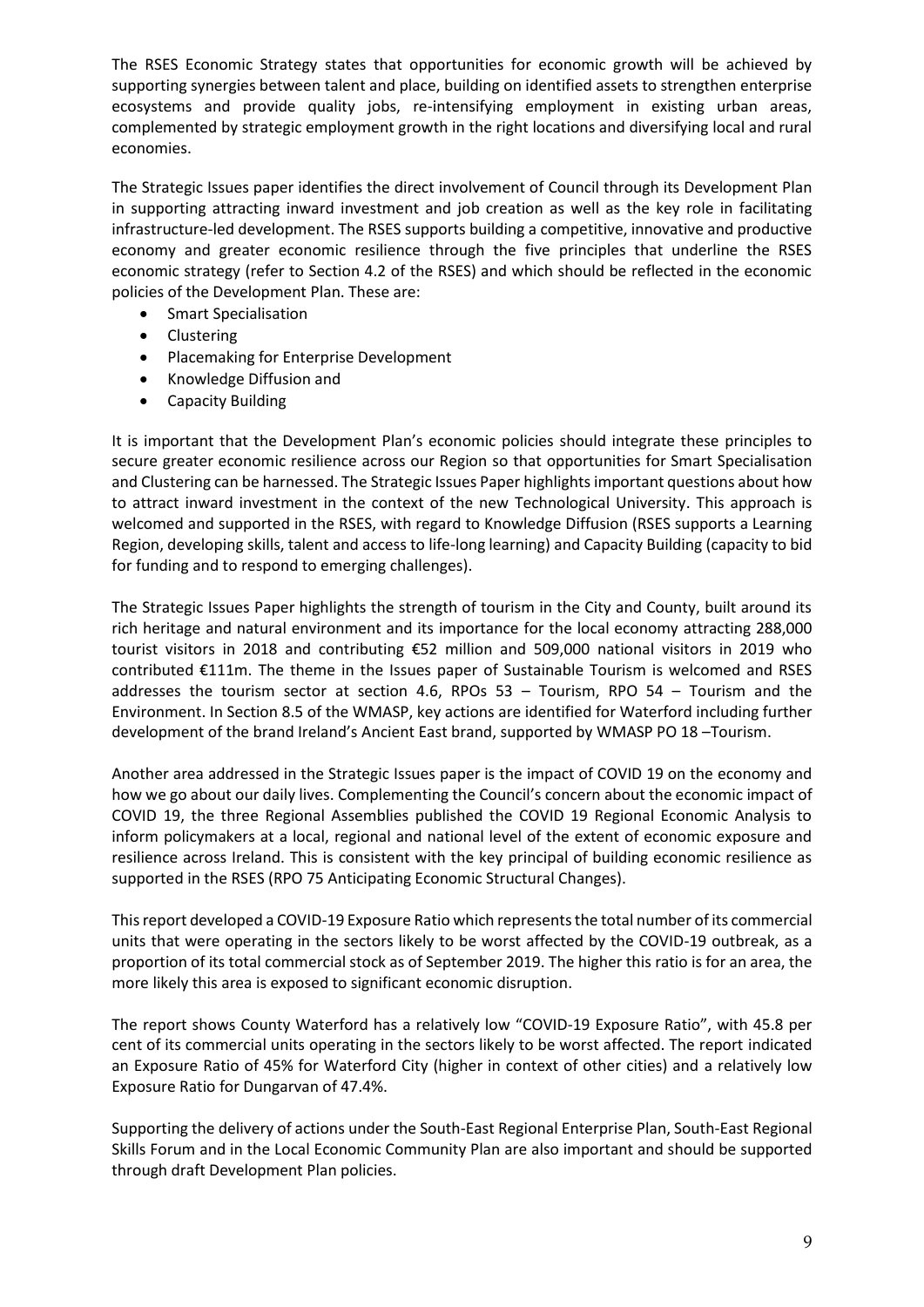Strengthened connectivity across the region (digital and transportation, especially with a focus on the efficient movement of freight) will enable interaction between regional economic drivers. This includes collaboration across the region between metropolitan areas, Key Towns and our network of towns and villages in addition to efficient freight movement between ports and airports (essential for an island open market economy). RSES Chapter 4 - A Strong Economy and Chapter 6 Connectivity both address the importance of digital and transport connectivity to underpin the Region's economic drivers.

The theme of Rural Economic Development in the Strategic Issues Paper is strongly supported in the RSES. The RSES supports diversity in the rural economy and innovation in the County's network of rural towns, villages and rural areas to ensure economic resilience and job creation. RSES Section 4.5 and RPOs 43- 50 set out key policy areas to support rural development including the need for digital and physical infrastructure and polices in support of rural innovation and diversification, for example, RPO 28 in support of collaboration/partnership in support of rural clusters such as Blackwater/West Waterford/Comeragh Uplands cited in the Strategic Issues Paper. The Strategic Issues paper also refers to energy production and the bio-economy and RPOs 56 to 58 are supportive of the development of the bio-economy and low carbon economy.

In relation to the County's extensive coastal locations, RSES supports development of the Blue Economy and RPOs 80 to 86 should inform Development Plan policies for coastal communities.

Digital infrastructure and smart technologies are critical enablers for economic and social revitalisation. A Smart Region, embedding digital technology across many functions to improve our quality of life, is central to achieving the RSES vision. The RSES specifically seeks to develop the Smart Cities concept and develop good practices for towns and rural areas as part of a Smart Region. Such initiatives will enhance our Region's competitiveness, attractiveness and economic resilience. Actions arising from the Council's emerging Digital Strategy should be strongly supported through Development Plan policy.

## **9.0 Transport and Connectivity**

The Waterford MASP identifies integrated land-use and transportation as one of the key elements required for the transformation of Waterford to become a livable Regional City of Scale with a high quality of life.

The preparation of transport and mobility policies in the new Development Plan is a major challenge to represent the ambition of the NPF, RSES and MASP for Waterford City and for the County where the strategic policy framework for transport and mobility will have to address four distinct elements:

- (1) Policy for sustainable mobility and public transport improvements for a Metropolitan Area with a population increase of 60% plus to 2040 and increased urban area with an expanded population north of the River.
- (2) Improved regional accessibility by road and rail to/from the Metropolitan Area as the much larger Regional City will increasingly provide functions including public services for a wider regional population.
- (3) Improvements to local public transport services and sustainable transport modes for the Key Town of Dungarvan and for the wider county with improved connectivity from towns, villages and rural areas as alternatives to use of the private car.
- (4) Policies to support the Port of Waterford, Airport and the sustainable movement of freight through the County and to and from the Regional Ports

For the Metropolitan Area, the MASP sets out key objectives for the Metropolitan Area in WMPO 6(a) – Integration of land-use and transport and WMPO 6 (b) sustainable transport. These objectives should be incorporated into the Draft Development Plan to support enhanced connectivity across the Metropolitan Area and to improve North-South linkages.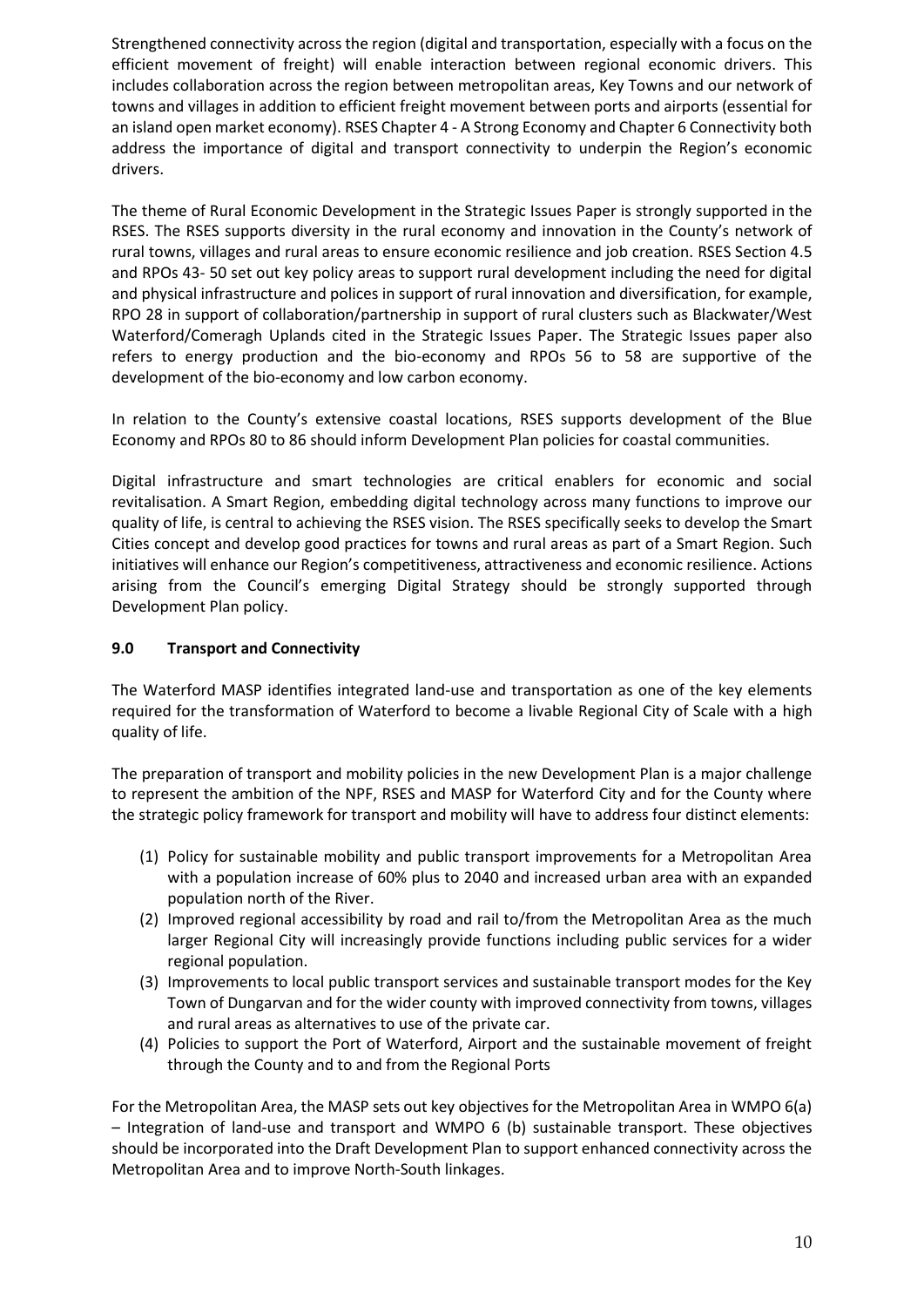The Waterford Metropolitan Area Transport Strategy (WMATS) currently in preparation will add additional detail to the development of a sustainable transport framework for the Metropolitan Area, which will need to be incorporated into the Draft Plan.

Key Enablers to improve transport connectivity and support modal shift to sustainable means of transport are identified in the MASP at Section 6.1 and include major transport investment requirements including the relocation of the Railway Station located on the North Quays with more direct access to city centre; via a pedestrian/public transport bridge; future provision of an additional Downstream Crossing to provide an additional north-south link; a New Link Road from Abbey Road to Belmont to improve sustainable connectivity; and greater investment in the bus network and in a compact urban area like Waterford, the objective to develop sustainable travel options will require a strong focus on cycling and walking, making Waterford a more Walkable City.

In the Strategic Issues Paper section 'Transportation and Mobility' the emphasis on the integration of land-use planning and with the transport system is welcomed and supported. It is also recognised that the support of state agencies will be critical to the implementation of WMATS and associated transport infrastructure, as identified at WMPO 5.

RPO 151 "Integration of Landuse and Transport" and RPO 152 "Local Planning Objectives" underpin this approach. Successful integration of employment, housing and services with improved transport infrastructure is therefore a priority issue for the wider County beyond the Metropolitan Area and particularly Dungarvan, identified in the RSES as a Key Town with a significant sub-regional role. The SRA support the role of Local Transport Plans to be prepared for Key Towns and other settlements (RPO 157).

It is noted that the Strategic Issues paper sets out the need for 'an efficient and well-managed transport network that not only provides ease of access and movement but serves to improve the quality of life'. The RSES provides strong support for this approach at Section 6.3.3.2, which sets out the framework for Integration of Transport and Spatial policies, in the RPOs identified above and RPOs 160 to 163 and 174.

The RSES also addresses the movement of freight and the Regional Assembly will engage with Waterford City and County Council later this year in the development of a Regional Freight Strategy. In this regard, the RSES emphasises the need to improve connections to the major ports at section 6.3.4.1 and in RPOs 140 to 144.

The delivery of cycle routes and greenway and blueway corridor projects such as expanding on the success of the Waterford Greenway are cited in the RSES for regional support but of equal importance from a regional perspective are smaller, cost effective measures to enhance walking and cycling permeability within and between our settlements. RPO 174 especially is a strong support for Local Authority policy and actions to improve walking and cycling facilities within and between settlements.

RSES support for intra-regional rural connectivity and improvements to transport networks along the regions' national tourism corridors in Chapter 6 are important for Development Plan policy on strengthened rural connectivity. Road based transport is often the only viable mode for rural and peripheral locations. The Development Plan should ensure investment in road infrastructure is also framed in economic, social, environmental and sustainable transport terms (the opportunity to strengthen rural public transport and bus networks).

## **10.0 Marine**

The opportunities for the Southern Region under the National Marine Planning Framework (NMPF) are significant, with Waterford playing a significant role for our Region to be a first mover under Marine Spatial Planning (RPO 78).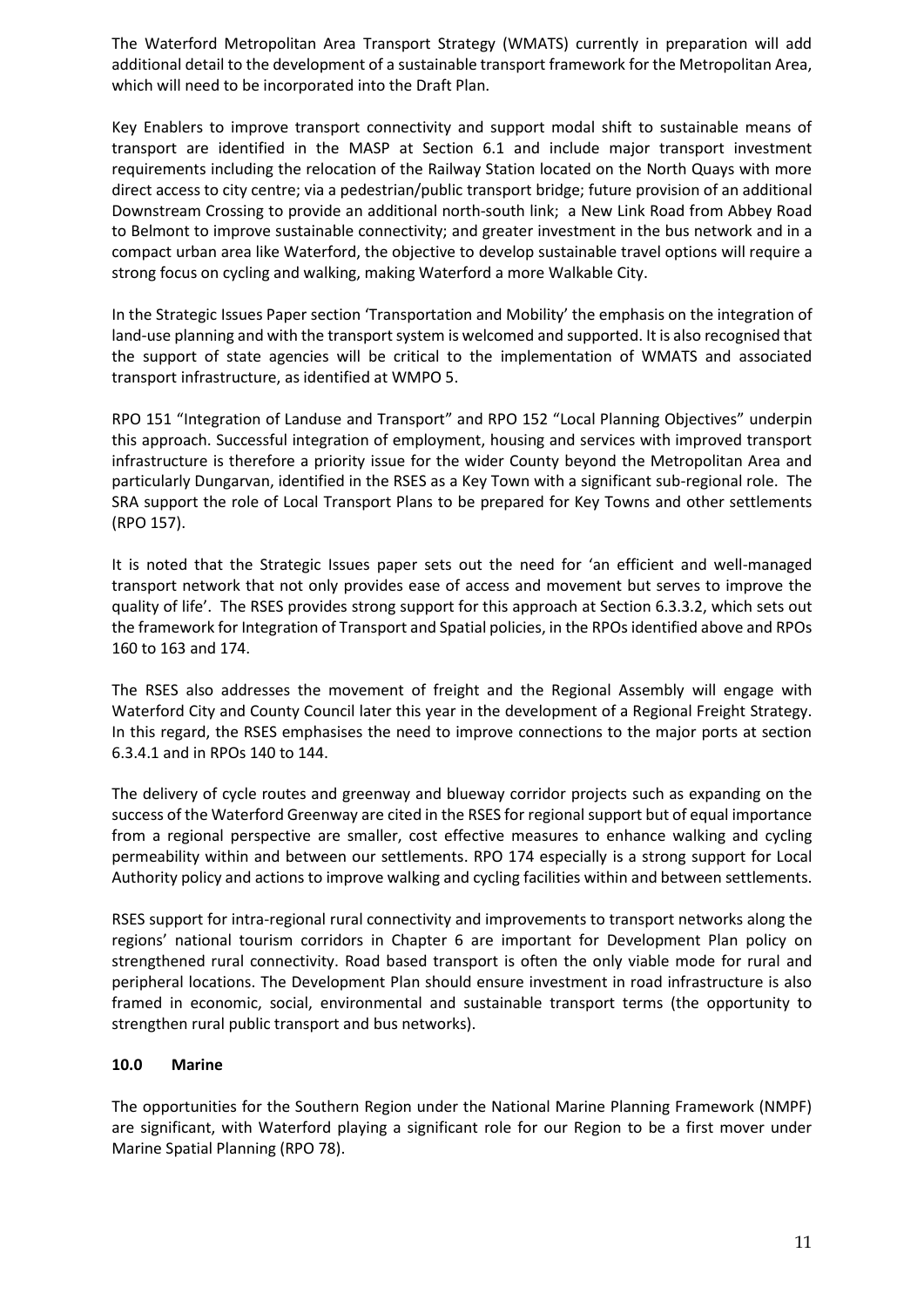The important roles of the Tier 2 Port of Waterford as a driver for national and regional economic growth, in addition to Waterford's coastal network of Ports and Harbours including the National Fishery Harbour Centre at Dunmore East are supported by RSES objectives.

The important role of the seafood sector, coastal tourism and potential for offshore renewable energy, research driven clusters in Marine ICT and Biotechnology are all assets that will drive the marine economy of our Region. These sectors will be central to Marine Spatial Planning and revitalising rural and coastal communities. RSES Section 4.9.2 Growing the Blue Economy and Section 6.3.4.2 Our Regions Strategic Port and Harbour Assets are important supports to Development Plan policy on marine potential.

Specifically, a Waterford Harbour Planning Framework Initiative to be prepared through the coordination of the Local Authorities and key stakeholders is required under RSES objective 79 and Waterford MASP Objective 21. Development Plan support to progress this initiative is strongly encouraged to assist a strong role for Waterford and the Region in Marine Spatial Planning.

## **11.0 Green Infrastructure**

The SRA welcome the emphasis on green infrastructure in the Strategic Issues Paper and recommend expanding the reference to Green and Blue Infrastructure (GBI) and also Nature-Based Solutions (NBS). As indicated on page 18 of the Strategic Issues Paper, GBI should be a key concept of a local authority's Development Plan, informing actions and strategy around economic development, infrastructure and placemaking, implementing innovative GBI solutions such as Integrated Constructed Wetlands as highlighted in the Strategic Issues Paper.

The SRA notes and welcomes the support for SUDs in the Strategic Issues Paper and supports the important role work of Local authorities in collaborating with appropriate stakeholders and infrastructure delivery agencies to seek opportunities to appropriately design, deliver and manage green and blue infrastructure.

The RSES promotes the recognition of 'services' provided by the natural environment at Section 5.2, where the term 'ecosystem services' is applied to the benefits derived from our ecosystem. The promotion of ecosystem services is evident in Urban Blue Corridors which can provide many benefits including: more effective management of urban flood risk; improved access, additional and more useable public open space, and improved biodiversity. The RSES promotes the guidance document, *Planning for Watercourses in the Urban Environment* published by Inland Fisheries Ireland which provides an integrated watercourse protection strategy. RSES also states that spatial planning can play a significant role in ensuring that the design of developments prevent and reduce diffuse pollution, including the use of Sustainable Drainage Systems (SuDS). Development Plan policies that support these good practices are strongly encouraged.

The SRA will welcome continued engagement with the Local Authority throughout the pre-draft stage to support these concepts and through RSES implementation and learnings from the EU Interreg Europe Blue Green City project. The SRA are a partner region on this project and through it, the SRA will seek to disseminate good practices and knowledge to improve GBI policy and improve the integration of GBI infrastructure in projects throughout the Region.

## **11.1 Metropolitan Open Space**

For the Waterford Metropolitan Area, the development of GBI will be an essential element in providing for quality of life and placemaking so that our green and blue spaces and the links between them will create attractive new urban areas for a growing city.

The Waterford MASP also requires that a Metropolitan Open Space, Recreation and Greenbelt Strategy is developed including the identification of a location for a new Regional Scale Park within the Metropolitan Area (Refer to WMPO 21). The Strategic Issues paper addresses this question directly to the public and this is welcomed. The development of a Metropolitan Open Space, Recreation and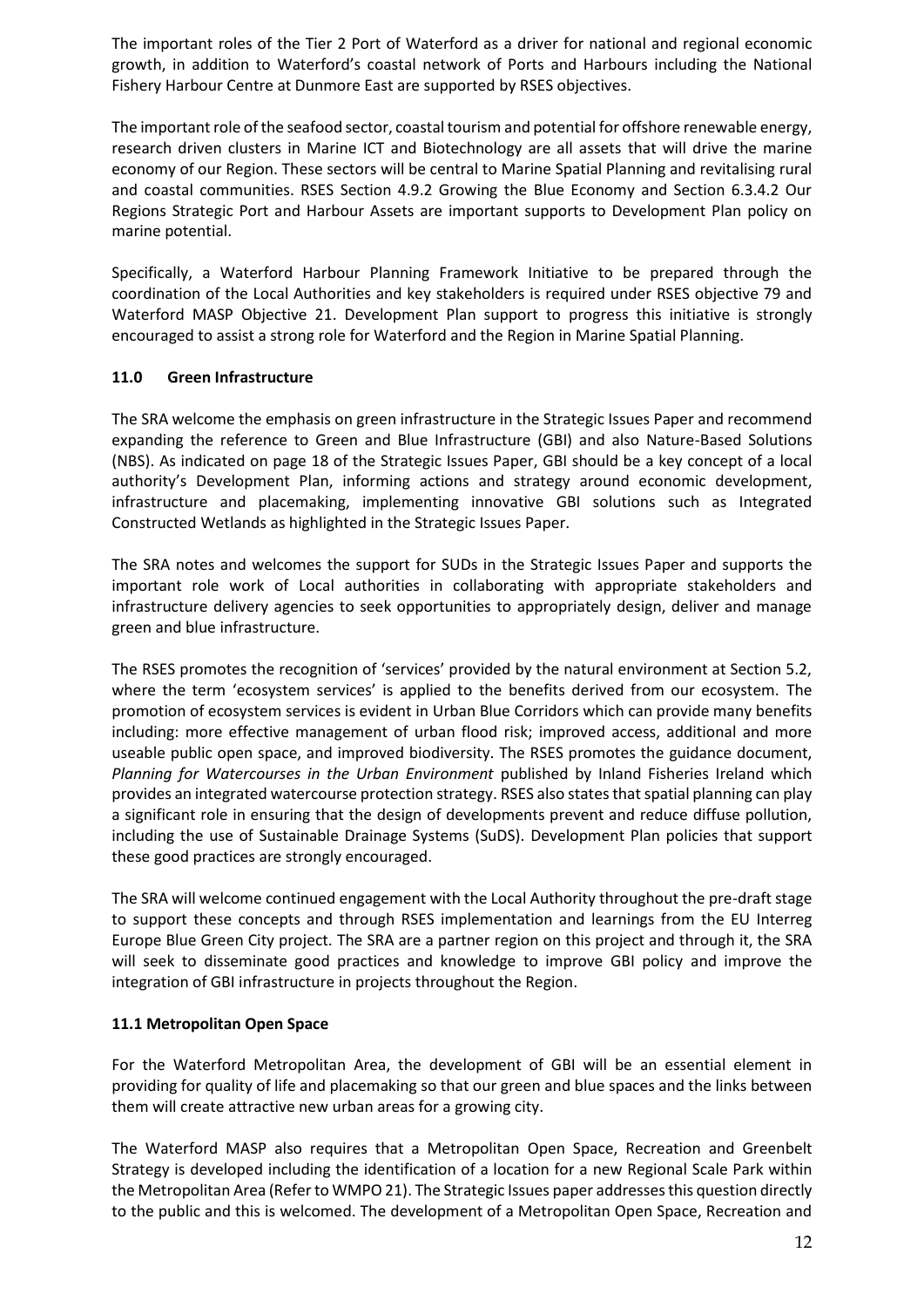Greenbelt Strategy will clearly require close co-operation with Kilkenny County Council and this will be supported by the Regional Assembly.

# **12.0 Climate Action**

The direction of change signaled in the Strategic Issues Paper demonstrate that climate actions are central to policy proposals for future generations to be incorporated into the draft development plan. This is welcomed and should be reinforced in the draft Development Plan by reference to the RSES, which places a priority on Climate Action as part of the strategic vision for the Region.

The strong body of work established by the *Waterford City and County Climate Change Adaptation Strategy 2019-2024* is highlighted in the Issues paper. This is noted and the SRA recommends the inclusion of policies to reflect this strategy and the climate action priority areas set out in Chapter 5 of RSES - for decarbonisation, climate resilience and resource efficiency as part of a Transition to a low carbon economy and society.

The SRA also recommend support for the initiatives of the Climate Action Regional Offices (CAROs). This will align with RSES support to the role of CAROs under RSES RPO 88 which states it is an objective to ensure effective co-ordination of climate action with the Climate Action Regional Offices and local authorities to implement the Climate Action Plan, National Mitigation Plan and the National Adaptation Framework in the development and implementation of long-term solutions and extensive adaptation measures.

The SRA also recommend an emphasis on proposals for smart and innovative approaches to waste management, promotion of the Circular Economy and opportunities in Biomass.

## **13.0 Heritage and Culture.**

The SRA welcome the themes addressed in the Strategic Issues Paper section on Heritage and Culture. The RSES recognises the value of our built and natural heritage in creating vibrant communities and sustaining local communities including the Gaeltacht communities of An Rinn and An Sean Phobal. Section 7.2.2 and RPOs 191 to 194 sets out Regional Policy objectives for the cultural and creative sectors. Section 7.2.3 and 7.2.4 and RPOs 195 to 197 sets out Regional Policy objectives for Gaeltacht areas. Section 7.3 and RPOs 202 to 207 sets out Regional Policy objectives for natural and built heritage.

## **14.0 Inclusive Communities and Places**

The SRA welcome the themes addressed in the Strategic Issues Paper section on Sustainable Communities and commitment to developing sustainable neighbourhoods that provide for the educational, cultural, sporting, childcare, environmental health and social needs of communities.

The challenge for the new Development Plan will be to address the community and social infrastructure needs and wider requirements for Education and Healthcare to cater for an expanding and changing population profile. Reference should be made to RSES policies for Healthy Communities at section 7.1.2 and for Childcare, Education and Lifelong Learning at Section 7.1.3. For the Waterford Metropolitan Area, MASP section 10.3 and MASP Policy Objectives 24 to 27 support working for social inclusion and diversity.

The RSES places a strong emphasis on education, skills development and life-long learning in sections 7.1.6 to 7.1.9, with a key enabler being the establishment of an inclusive Learning Region for urban and rural centres across our region.

For Waterford there is a specific objective to extend the UNESCO Learning City status to Waterford to maximise the opportunities for lifelong learning for all its citizens. This designation will build on the success of Cork and Limerick as UNESCO Learning Cities and their membership of the Irish Network of Learning Cities. Through access to learning for all, enterprise growth, social inclusion and work and job opportunities and our quality of life is enhanced.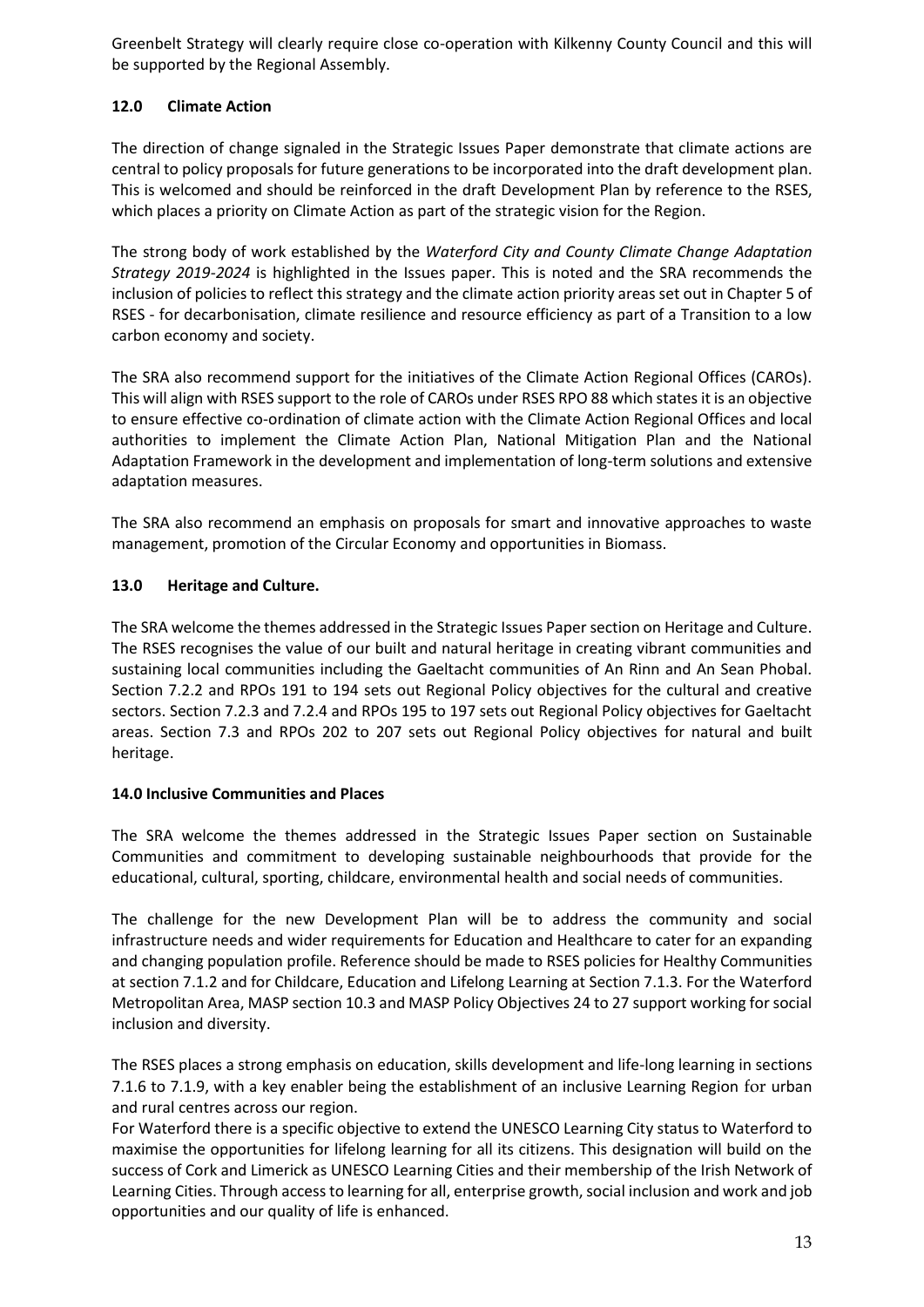In preparation for policy objectives in the Draft Development Plan, reference should be made to RPOs 186 – Lifelong Learning, 190 Lifelong Learning and Healthy Cities, MASP Section 10.2 and WMASP PO 23.

## **15.0 Environmental Assessment**

The Strategic Issues Paper and Draft Strategic Environmental Assessment Scoping Report sets out how environmental considerations will be integrated into the review and preparation of the new City and County Development Plan through Strategic Environmental Assessment (SEA), Appropriate Assessment (AA) and Strategic Flood Risk Assessment (SFRA).

The RSES is informed by extensive environmental assessments, contained in the SEA Statement, AA Determination and Natura Impact Report, which are available on the SRA Website. These assessments looked at environmental sensitivities for all parts of the Region and we would recommend that Waterford City and County Council review these document to inform the Council's own environmental assessments, including mitigation measures identified to address environmental sensitivities and constraints.

### **16.0 Other Comments**

Appendix 1 further aligns the main themes presented by the Issues Paper with specific RSES RPOs and MASP POs to support the preparation of the Draft Development Plan.

### **Conclusion**

The SRA welcomes the pre-draft public consultation and commend the Planning Department for the attractive and accessible presentation of the Issues Paper, including the discussion of key themes and the framing of questions.

The preparation of this next Development Plan comes at a critical stage in the development of Waterford with the establishment of a Metropolitan Area and national focus on Waterford as one of five cities identified for accelerated growth and development. The new Development Plan needs to provide a robust pathway to achieve the transformative change identified in the NPF, the RSES and the Waterford MASP.

The SRA supports the strategic focus and direction of change signaled across the main themes of the Strategic Issues Paper, which will meet the objectives of the RSES and MASP to enhance place making and quality of life in the City, Metropolitan Area, County and Region so as to attract people, jobs and visitors. Recommendations are provided to assist and strengthen the approach under themes raised and to strengthen alignment between the regional and local tier in the draft plan.

In providing our observations, the SRA have had due regard to Section 27A of the Planning and Development Act 2000 (as amended).

As the pre-draft process advances and details emerge for the Core Strategy and the distribution of growth targets within this development plan cycle of 2022-2028, especially through Housing Need Demand Assessment, the SRA will have further recommendations at the appropriate stages.

Further engagement between the SRA as a key stakeholder and the Planning Department of Waterford City and County Council in the development of the Draft Development Plan is encouraged. The RSES team are available for future consultation and for any clarification required regarding this submission and during the pre-draft preparation stages.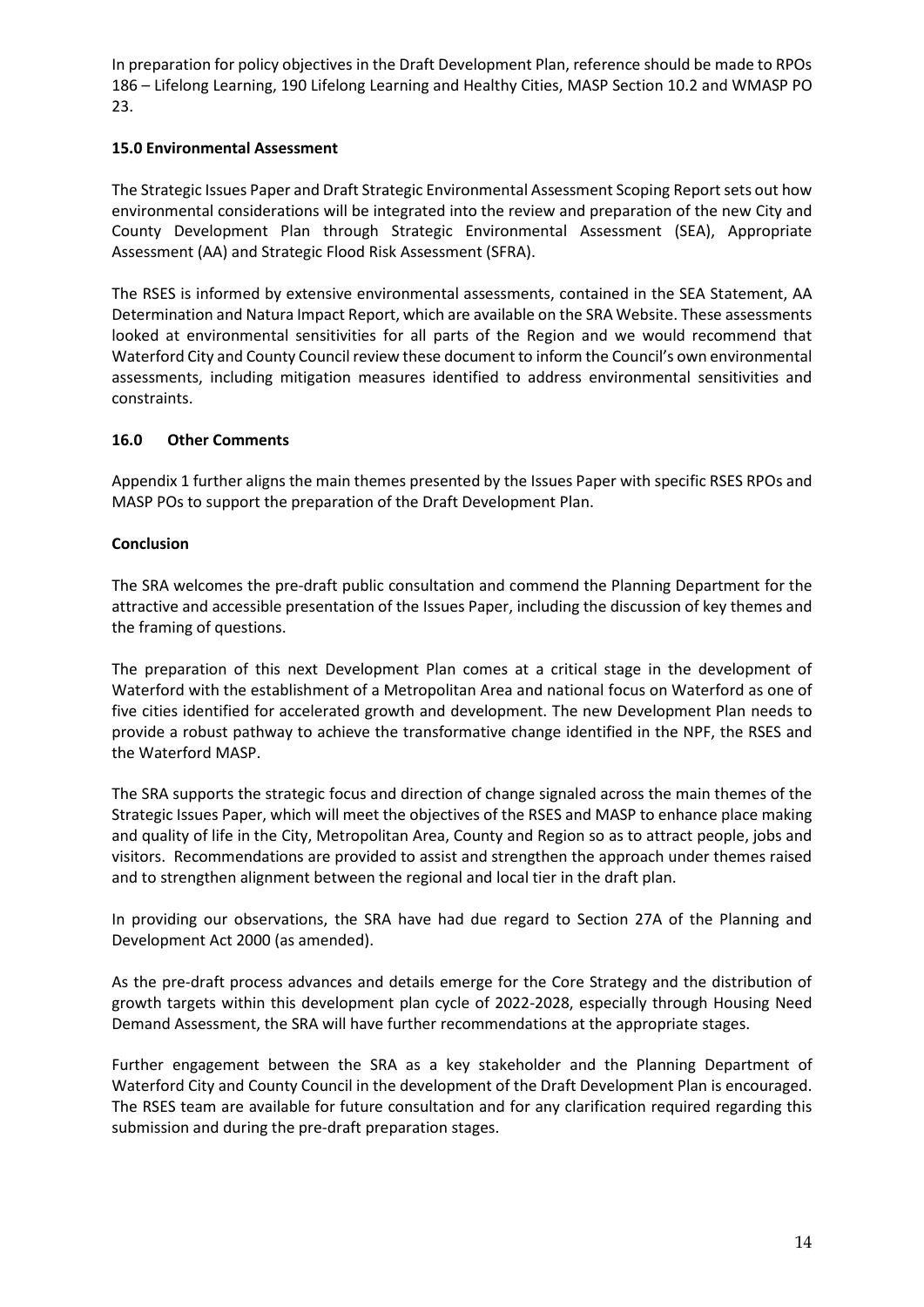**Mise le meas**

 $\overline{L} \omega$ К

\_\_\_\_\_\_\_\_\_\_\_\_\_\_\_

David Kelly Director Southern Regional Assembly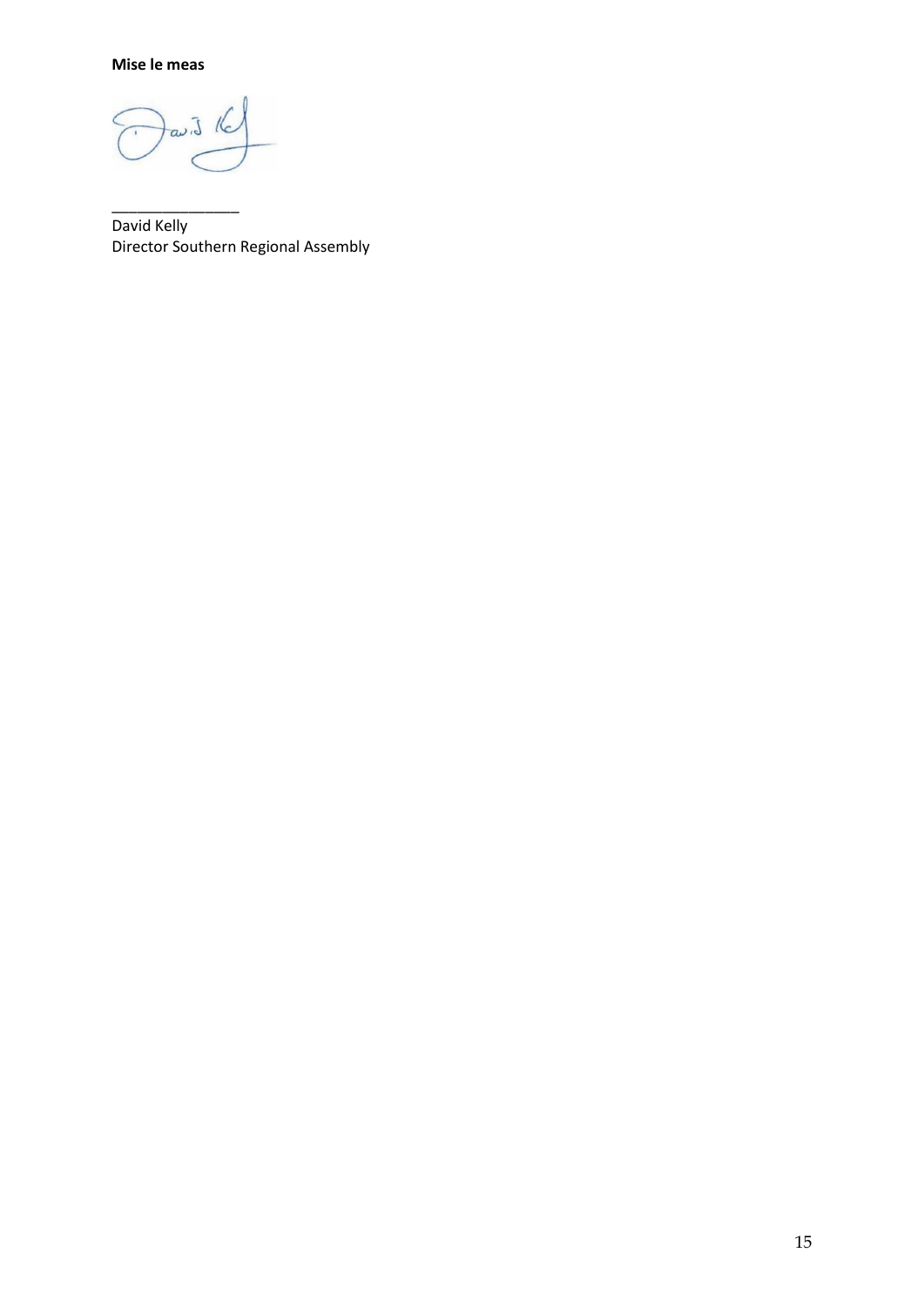# **Appendix 1 Alignment of Key Themes in the Issues Paper with RSES and MASP Policy Objectives**

## **Population and Settlement Hierarchy**

Refer to RPO 2 "Planning for Diverse Areas" which recognises the strategic role play by all areas, urban and rural and supports an overall strategy for the sustainable growth of our cities and their associated metropolitan areas as engines of growth and seeks, in parallel, to re-position the Region's strong network of towns, villages and diverse rural areas in an economically resilient, imaginative and smart way.

Key RSES Sections/RPOs for Waterford Settlement Hierarchy include:

- Section 3.2 Sustainable Place Framework
- Section 3.3 a Tailored Approach
- Table 3.2 Settlement Typology
- Section 3.4 focuses specifically on Cities and Metropolitan Areas
- RPO 6 Collaboration between Metropolitan Areas and supports a collaborative intraregional partnership approach
- RPO 7 Delivery and Funding for strategic investment priorities
- RPO 8 Investment to deliver on the vision for Metropolitan Areas
- RPO 9 Holistic Approach to Delivering Infrastructure
- RPO 10 Compact Growth in Metropolitan Areas.
- Section 3.5 Key Towns
- RPO 11 Key Towns
- RPO 24 Dungarvan Key Town
- Section 3.6 Town and Villages
- RPO 26 Towns and Villages
- Section 3.7 Rural Areas
- Section 3.8 Networks

#### **Placemaking**

Refer to RSES Chapter 3, Section 3.9 Placemaking, and the following RPOs which will support the initiatives of the Council:

- RPO 31 Sustainable Place Framework
- RPO 32 Rebuilding Ireland
- RPO 33 Housing Need Demand Assessment
- RPO 34 Regeneration, Brownfield and Infill Development
- RPO 35 Support for Compact Growth
- RPO 36 Land Development Agency
- RPO 37 Active Land Management
- RPO 38 Retrofitting Initiative Priorities
- Section 4.7 Placemaking for enterprise development
- RPO 61 Health Place Audit for Placemaking
- Chapter 7, RPO 176 "10-minute City and Town Concepts" and Good Practice example 10 minute city and town neighbourhoods at section 3.9

#### **Metropolitan Area Development**

The Waterford MASP sets out specific objectives to guide the growth and development of the Metropolitan Area which are addressed in the following sections MASP Objectives:

- WMASP PO 1 Waterford Metropolitan Area
- WMASP PO 2 Driving Regional Growth for the South-East
- WMASP PO 3 Investment to deliver the vision
- WMASP PO 4 National Enablers
- Section 5.0 Population targets
- Section 7.0 Housing and Regeneration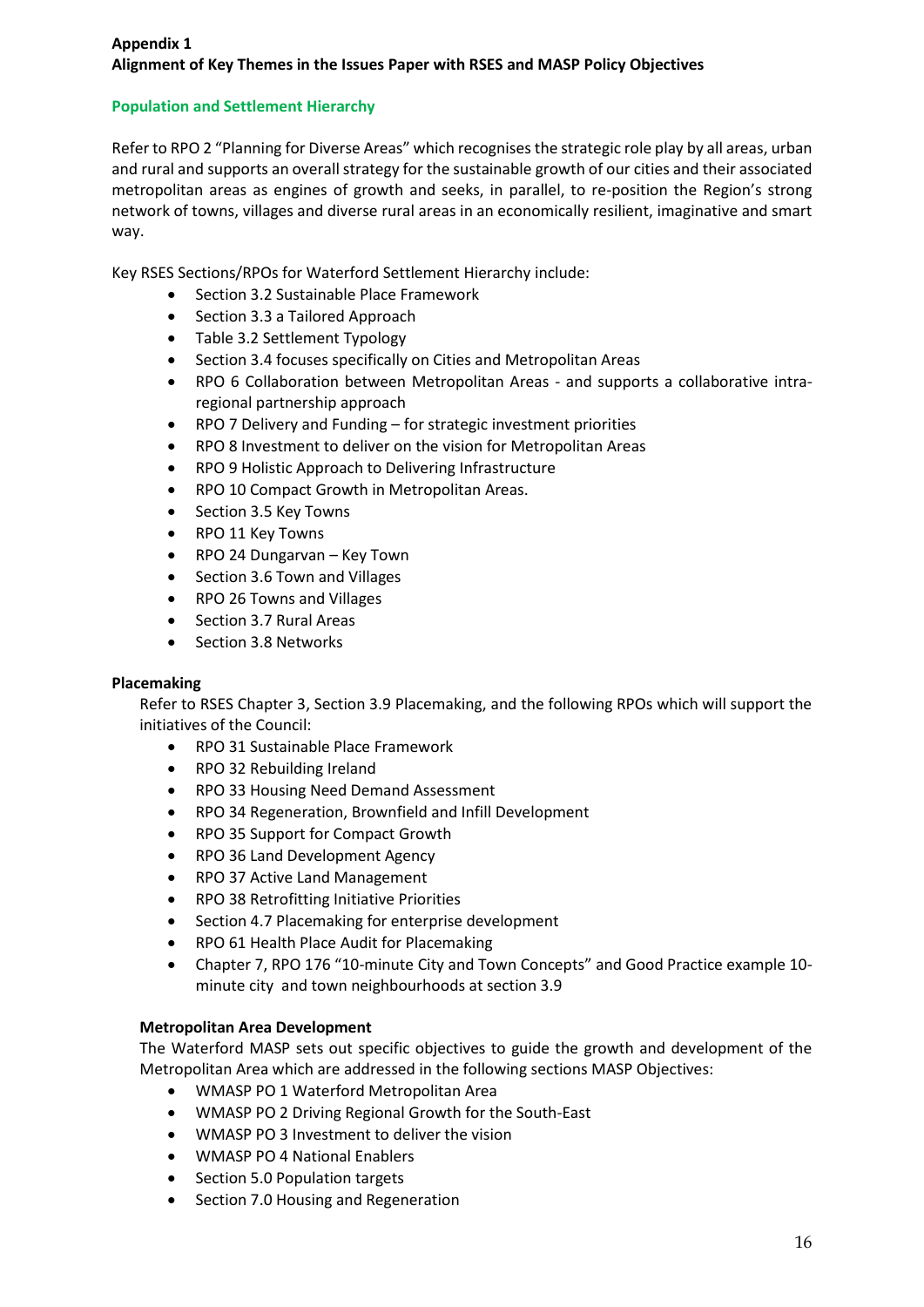- WMASP PO 8 Housing and Regeneration
- WMASP PO Strategic Residential Development

## **Metropolitan Area Placemaking**

The Waterford MASP includes the following section POs in relation to Placemaking:

- Section 3.2 Key Enablers/Priorities that will transform Waterford into a Regional City of Scale
- Section 7.0 Housing and Regeneration
- WMASP PO 8 Housing and Regeneration
- Section 7.1 Develop a Vibrant Urban Centre focused on Waterford City Centre
- WMASP PO 9 Vibrant City Centre
- Section 7.2 Development of the North Quays Innovation District
- WMASP PO 10 Development of the North Quays

# **Economy, Employment, Education**

- 1) Chapter 4 and Section 4.2 sets out the economic principles of the RSES under Smart Specialisation, Clustering, Placemaking for Enterprise Development, Knowledge Diffusion and Capacity Building. Refer to the following sections/RPOs
	- RPO 40 Regional Economic Resilience
	- Section 4.7 Placemaking for Enterprise Development including:-
	- RPO 61 Health Place Audit for Placemaking.
	- RPO 62 Locations for Employment Development
	- RPO 63 Skills and Talent
	- RPO 64 Facilitate new business formation, growth and industrial re-organisation
	- RPO 65 Attracting overseas entrepreneurs and maintain Irish entrepreneurs
	- RPO 66 Monitoring and evaluating economic performance
	- RPO 67 Enterprise and Innovation Support
	- RPO 68 Regional Investment
	- RPO 55 Retail and WMASP PO 19 Retail
	- RPO 53 Tourism
	- RPO 54 Tourism and the Environment
	- WMASP PO 18 Tourism
	- Section 4.8 sets out principles and RPO for building resilience and capacity building.
	- Section 4.9.2 sets out principles and RPO to support the marine and blue economy
- 2) A key element of the RSES Economic Strategy is for Waterford (along with the other two cities) to develop in its role as a driver of regional economic growth. Refer to the following sections/RPOs:
	- RPO 6 Collaboration between Metropolitan Areas
	- Section 4.4 Our Region's Economic Engines
	- WMASP PO 2 Driving Regional Growth for the South-East
	- Section 3.2 Key Enablers to transform Waterford into a Regional City of Scale
	- WMASP PO 3 Investment to Deliver the Vision
	- WMASP PO 5 Investment Infrastructure & Digital Connectivity
	- WMASP PO 9 Vibrant City Centre
	- WMASP PO 10 Development of the North Quays
	- Section 8.0 Employment and Enterprise
	- Section 8.4 Effective supports and Infrastructure for Enterprise and Industry
	- WMASP PO 12 A Smart Metropolitan Area and Strengths in attracting FDI
	- WMASP PO 13 Economic Resilience and Clusters
	- WMASP 14 TUSE (in support of economic development)
	- WMASP PO 17 Enterprise Supports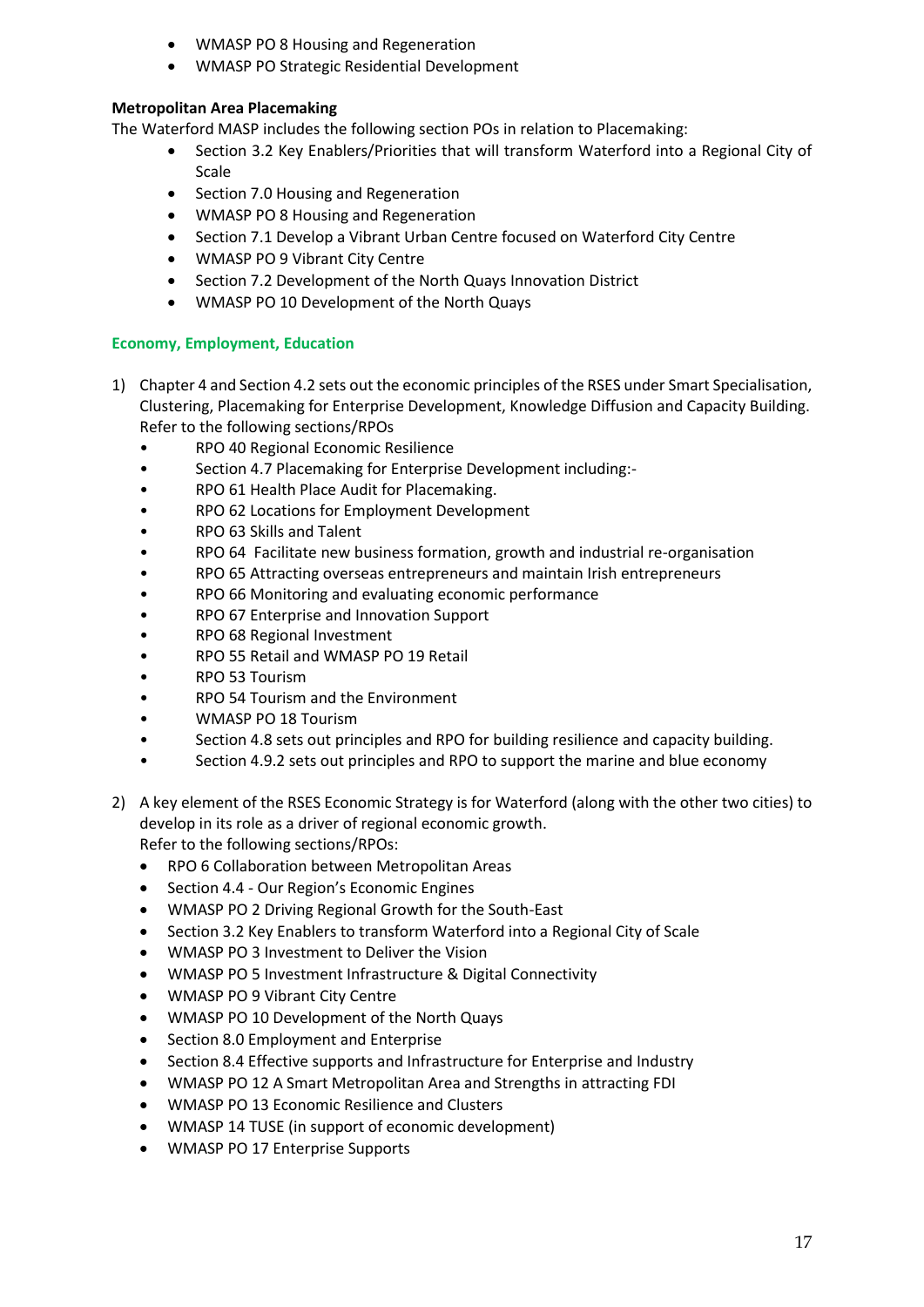- 3) Reference to the location of Waterford and its connectivity as a strategic asset relates to regional connectivity and international connectivity in support of economic development including links via the East-West Transport Axis to the economic corridors:
	- RPO 141 Atlantic Economic Corridor (AEC)
	- RPO 142 Eastern Corridor (EC)
	- RPO 140 International Connectivity.
	- RPO 141 Regional Freight Strategy
	- RPO 145 Ports and Harbours Strategy for the Southern Region
	- RPO 146 High Quality International Connectivity Ports
	- RPO 147 Economic Opportunities of Ports
	- Section 6.3.4.3 Our Region's airports
	- RPO 166 Investment in Strategic Inter-Regional Multi Modal Connectivity to Metropolitan Areas and Economic Corridors,
	- WMASP Section 8.2 Development of the Port of Waterford (Belview) as a major International Gateway
	- WMASP PO 15 Port of Waterford
	- WMASP Section 8.3 Waterford Airport
	- WMASP PO 16 Waterford Airport
- 4) The theme of digital infrastructure supporting economic development and Smart Cities/ Smart Region are also strongly supported as follows:
	- RPO 134 "Smart Cities and Smart Region";
	- RPO 135 "High Quality High Capacity International Digital Transmission";
	- RPO 136 "National Broadband Plan";
	- RPO 137 "Mobile Infrastructure";
	- RPO 138 "Digital Strategies"; and
	- Waterford MASP Policy Objective 11 "Transition to Digital Future";

#### **Education**

The RSES focus on Learning in the broader sense is represented by the Strategy for the Southern Region to become a Learning Region. Refer to the following sections and RPOs:

- Section 7.1.6 A Learning Region
- Section 7.1.7 UNESCO and the Southern Region
- RPO 186 Lifelong Learning
- RPO 190 Lifelong Learning and Healthy City Initiatives

Wider objectives for education, skills and talent are included in the following sections/RPOs:

- Childcare, education and Lifelong learning
- RPO 184 "MTU and TUSE"
- RPO 185 "New School Facilities"
- Section 7.18 Eolas Comroinnte Obair le cheile / Shared Knowledge Working Together
- Section 7.10 Skills and Talent
- RPO 187 Education and Training
- RPO 188 Regional Skills For a
- RPO 189 Further Education and Training

Leaning, Education and Skills development are also key enablers for the Waterford Metropolitan Area with the specific objective for Waterford to become a UNESCO Learning City. Reference is made to the following sections MASP Sections/POs: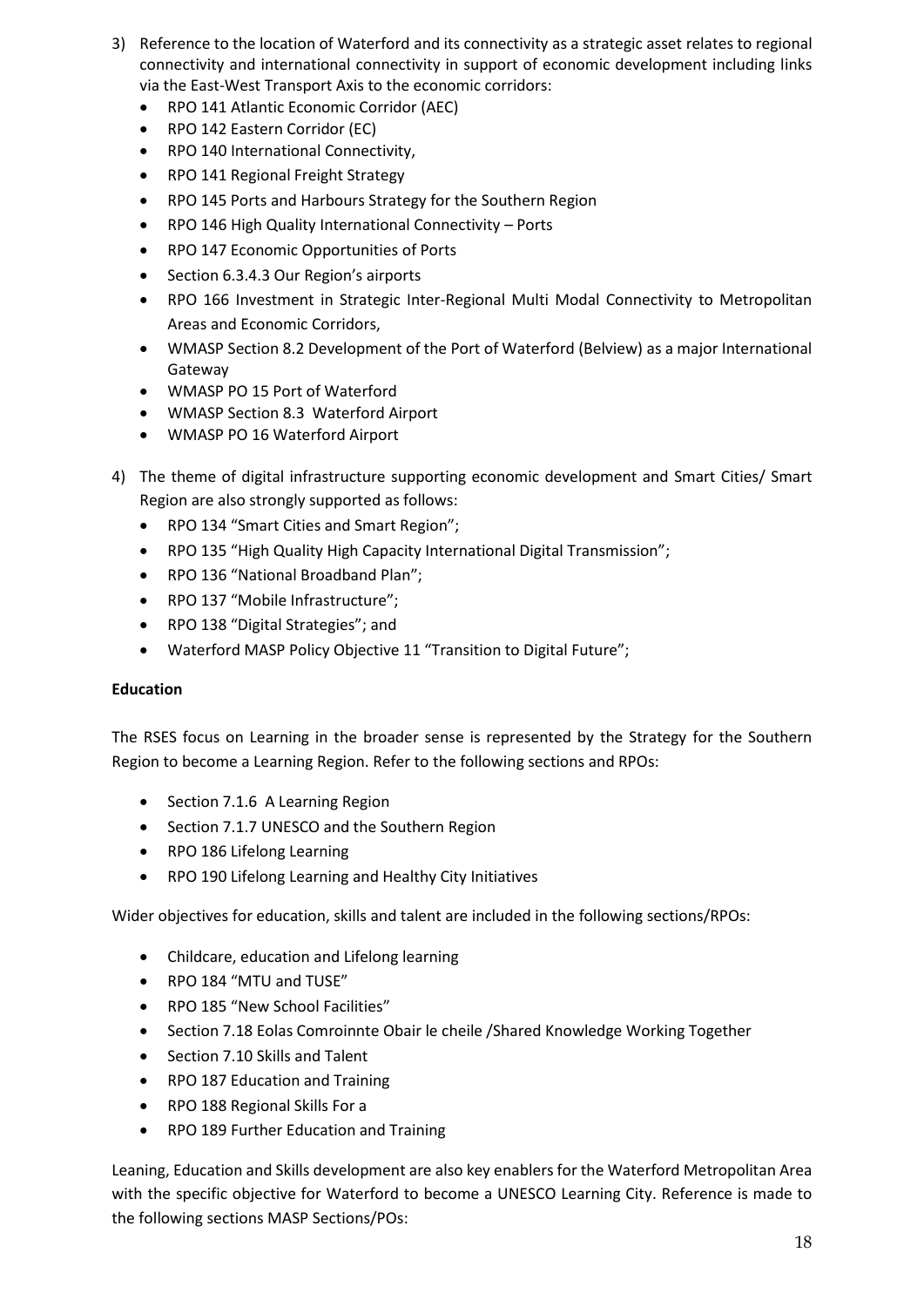- Section 8.1 TUSE
- WMASP 14 "TUSE"
- Section 10.2 Development of the Learning City Approach for the Waterford Metropolitan Area
- WMASP PO 23 Lifelong Learning and Skills

### **Rural Economic Development**

Refer to RSES Chapter 4 Section 4.5 Rural Development and the following RPOs:

- RPO 43 Rural Economy and EU Good Practices
- RPO 44 Common Agriculture Policy
- RPO 45 Action Plan for Rural Development & Rural Development Programme
- RPO 46 Digital and Physical Infrastructure in Rural Areas
- RPO 47 Rural Partnership Models
- RPO 48 Innovation Hibs and Centres of Excellence
- RPO 49 Innovation in Rural Areas
- RPO 50 Diversification
- RPO 56 Low Carbon Economy
- RPO 57 National Policy Statement on Bio-economy
- RPO 58 Bio-economy and Rural Areas

### **Sustainable Tourism**

Refer to Tourism is at the following sections/RPOs/MASP POs:

- Section 4.6 of the RSES
- RPO 53 Tourism
- RPO 54 Tourism and the Environment.
- Refer to Section 8.5 of the WMASP Tourism and Retail and
- WMASP PO 18 –Tourism

#### **Transportation and Mobility**

The overall approach to Transport and Mobility to inform the preparation of the Draft Development Plan is set out in the Regional Transport Strategy at Section 6.3 of the RSES. Both the RSES and Waterford MASP set out transport priorities for the Waterford Metropolitan Area and support the implementation of infrastructure projects under the forthcoming WMATS.

- 1) Reference that support the development Draft Development Plan policies can be found as follows:
	- RPO 164 "Metropolitan Area Transport Strategies";
	- Chapter 6 Section 6.3.6.5 Transport Priorities for the Waterford Metropolitan Area;
	- WMASP Policy Objective 5 "Investment in Infrastructure & Digital Connectivity"
	- WMASP Policy Objective 6 (a) "Integrated Landuse and Transport"; and
	- WMASP Policy Objective 6 (b) "Sustainable Transport"
	- WMASP Policy Objective 7 "Regional Connectivity"
- 2) References to strategic connectivity between metropolitan areas, economic corridors and freight are set out above under Economy, Employment, Education.
- 3) Strengthened emphasis on metropolitan greenways are supported by :
	- RPO 174 "Walking and Cycling";
	- RPO 200 "Green Infrastructure and Recreation";
	- RPO 201 "National Trails, Walking Routes, Greenways and Blueway Corridors"; and
	- WMASP Policy Objective 21 "Metropolitan Open Space, Recreation and Greenbelt Strategy".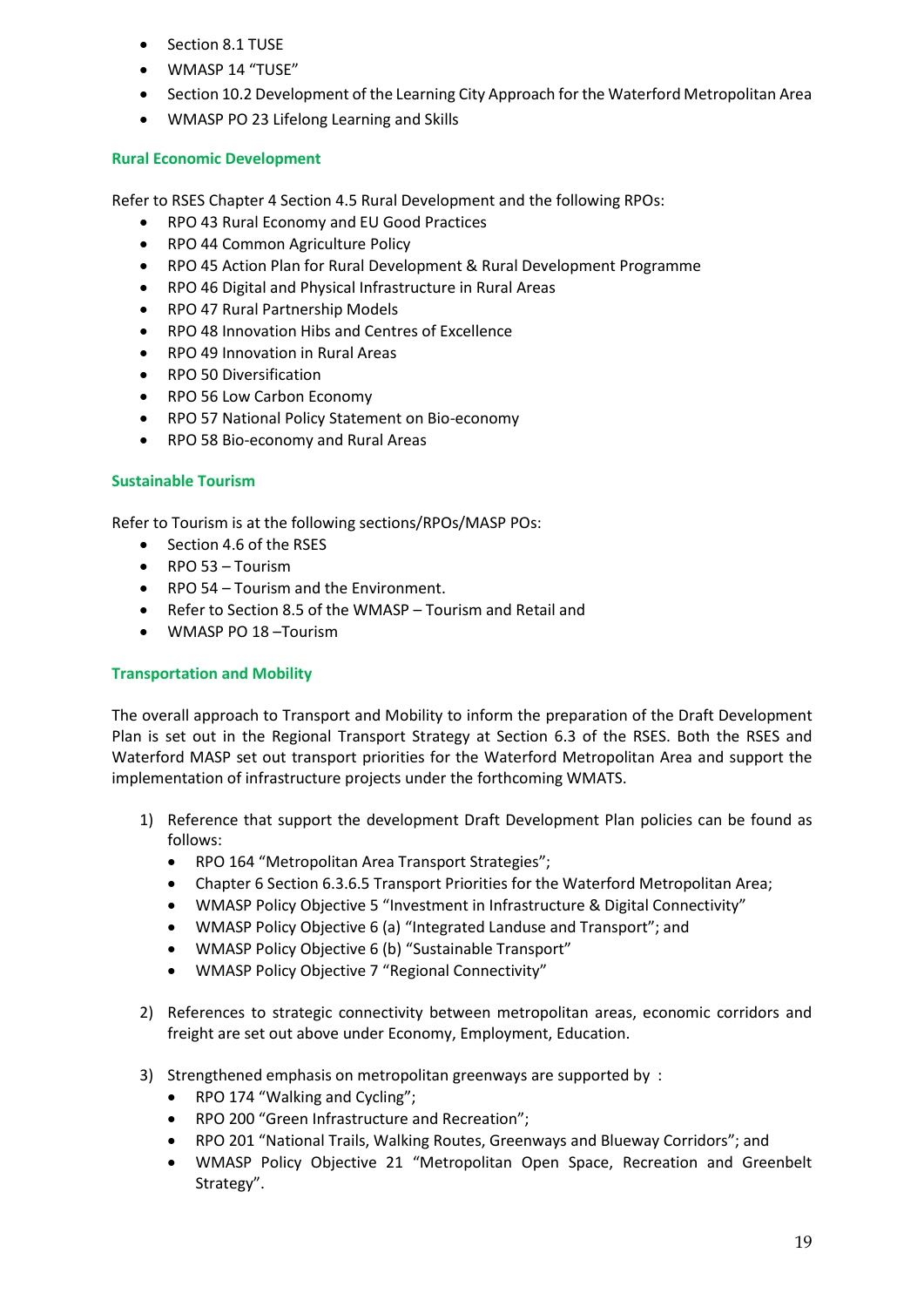- 4) Support for effective land use and transport planning integration, shift to sustainable modes is provided under RSES Section 6.3.6 Transport Investment Priorities. RPOs in support of the themes raised include:
	- RPO 151 "Integration of Land Use and Transport";
	- RPO 152 "Local Planning Objectives";
	- RPO 157 "Local Transport Plans";
	- RPO 160 "Smart and Sustainable Mobility";
	- RPO 161 "Smart Mobility";
	- RPO 162 "Multi-Modal Travel Integration";
	- RPO 163 "Sustainable Mobility Targets";
	- RPO 170 "Rail";
	- RPO 171 "Bus"; and
	- RPO 174 " Walking and Cycling"

## **Principle Enabling Infrastructure, Energy and Communications**

### **Water & Drainage**

Refer to Chapter 8 Water and Energy Utilities and to the following RPOs:

- RPOs 208 "Irish Water and Water Supply";
- RPO 209 "Strategic Water Supply Projects";
- RPO 211 "Irish Water and Waste Water";
- RPO 212 "Strategic Wastewater Treatment Facilities"; and
- RPO 213 "Rural Wastewater Treatment Programmes".
- In relation to SUDs, please refer to RPO 122.

### **Energy**

Refer to RSES Chapter 4 in relation to support the low carbon economy and bio-economy and the following RPOs:

- RPO 56 "Low Carbon Economy".
- RPO 57 "National Policy Statement on the Bio-Economy",
- RPO 58 "Bio-Economy and Rural Areas"

Refer to RSES Chapter 5 for Energy objectives connected with climate action, regional decarbonisation and renewable energy objectives:

References included in Chapter 5 Renewable Energy include:

- RPO 95 "Sustainable Renewable Energy Generation"
- RPO 96 "Integration of Renewable Energy Sources"
- RPO 97 "Power Stations and Renewable Energy"
- RPO 98 "Regional Renewable Energy Strategy"
- RPO 99 "Renewable Wind Energy"
- RPO 100 "Indigenous Renewable Energy Production and Grid Injection"
- RPO 101 "International Hub for Energy Innovation"
- RPO 102 "Energy Research Funding"
- RPO 103 "Interconnection Infrastructure"
- RPO 104 "Energy Storage and Carbon Capture"
- RPO 105 "Clean Electric Heat Technologies & District Heating"
- RPO 106 "Future Proofing and Retrofitting"

Refer to RSES Chapter 8 for RPOS in support of energy infrastructure including the following RPOs:

- RPO 219 New Energy Infrastructure
- RPO 220 Integrated Single Electricity Market
- RPO221 Renewable energy generation and transmission network
- RPO 222 Electricity Infrastructure
- RPO 223 International Energy Interconnection Infrastructure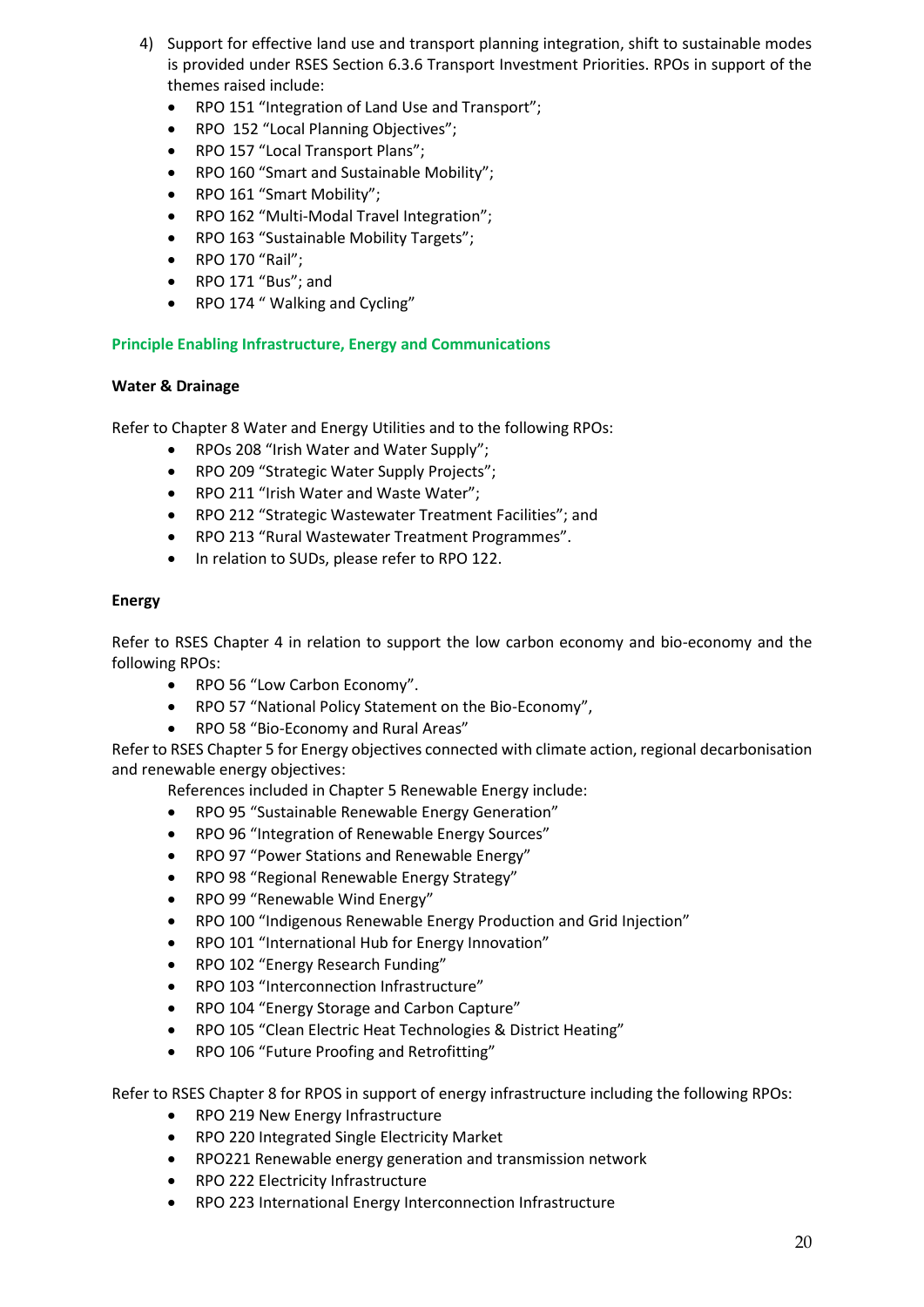RPO 224 Delivery of Energy Networks

### **Communications**

In relation to Telecommunications and Broadband, this is addressed under the theme of digital infrastructure, Smart Cities and a Smart Region in RSES with relevant RPOs in Chapter 6 as follows:

- RPO 134 "Smart Cities and Smart Region";
- RPO 135 "High Quality High Capacity International Digital Transmission";
- RPO 136 "National Broadband Plan";
- RPO 137 "Mobile Infrastructure": and
- RPO 138 "Digital Strategies".

In the Metropolitan Area, refer to WMASP PO 5 – Investment in Infrastructure & Digital Connectivity

### **Climate Change and Environment**

The RSES is committed to implement regional policy consistent with the Climate Action Plan 2019. Important RPO's in support of climate action and transition to a low carbon society and economy to reference include:

- RPO 87 Low Carbon Energy Future;
- RPO 88 National Mitigation Plan and National Adaptation Framework;
- RPO 89 Building Resilience to Climate Change;
- RPO 90 Regional Decarbonisation;
- RPO 91 Decarbonisation in the Transport Sector;
- RPO 92 Electric Vehicle Infrastructure
- RPO 93 CNG & EV Infrastructure
- RPO 94 Decarbonisation in the Agriculture Sector;

RPOs which relate to Renewable Energy include:

- RPO 95 "Sustainable Renewable Energy Generation"
- RPO 96 "Integration of Renewable Energy Sources"
- RPO 97 "Power Stations and Renewable Energy"
- RPO 98 "Regional Renewable Energy Strategy"
- RPO 99 "Renewable Wind Energy"
- RPO 100 "Indigenous Renewable Energy Production and Grid Injection"
- RPO 101 "International Hub for Energy Innovation"
- RPO 102 "Energy Research Funding"
- RPO 103 "Interconnection Infrastructure"
- RPO 104 "Energy Storage and Carbon Capture"
- RPO 105 "Clean Electric Heat Technologies & District Heating"
- RPO 106 "Future Proofing and Retrofitting"

## **Heritage and Culture**

#### **Natural Heritage**

- 1) Reference RSES Chapter 5 good practices and RPOs in support of the River Basin Management Plans, Biodiversity and support for initiatives by the Local Authority Waters Programme. Refer to the following supporting RPOs which include:
	- RPO 110 "Ecosystems Services"
	- RPO 111 "Water Resources"
	- RPO 112 Water Quality"
	- RPO 121 "Effective Collaboration to Implement River Basin Management Plans"
	- RPO 123 " River Basin Management Plan and Spatial Planning"
	- RPO 126 Biodiversity
	- RPO 129 Landscape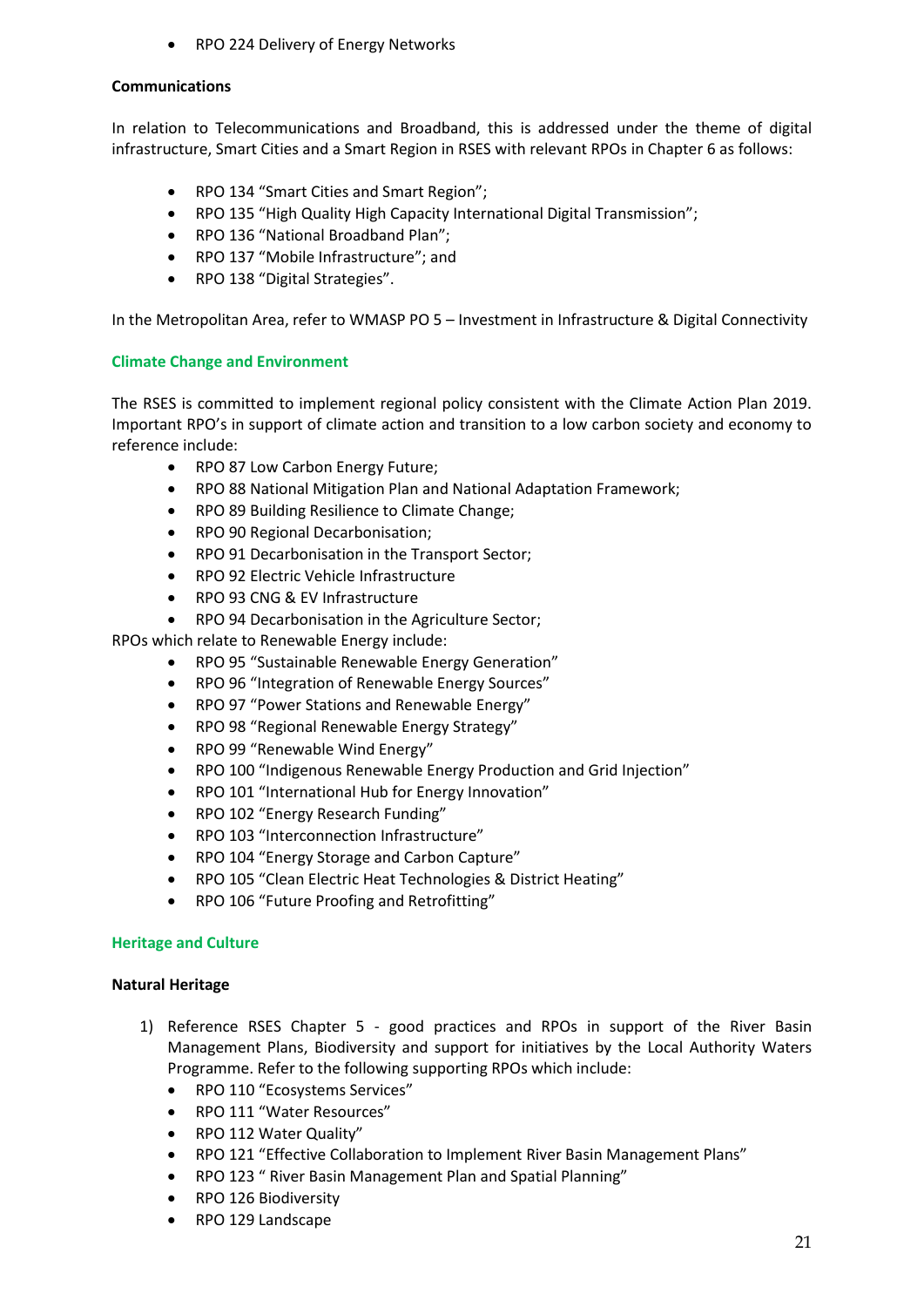#### **Green Infrastructure and Biodiversity**

In relation to Green Infrastructure, refer to Chapter 5 and Chapter 7 and the following RPOs:

- RPO 117 "Flood Risk Management and Biodiversity"
- RPO 122 " Sustainable Drainage Systems (SuDS)"
- RPO 124 "Green Infrastructure"
- *RPO* 125 "Green Infrastructure Corridors"
- RPO 200 Green Infrastructure and Recreation
- RPO 201 National Trails, Walking Routes, Greenway and Blueway Corridors

Also Refer to MASP Section 9.1 and WMASP Policy Objective 21 "Metropolitan Open Space, Recreation and Greenbelt Strategy".

For Biodiversity refer to Chapter 5 and the following RPOs:

- RPO 126 "Biodiversity
- RPO 127 Invasive Species
- RPO 128 All-Ireland Pollinator Plan

### **Built Heritage and Archaeology**

Refer to RSES Chapter 7 – Section 7.3.3 with regard to Built Heritage and Archaeology and the following RPOs:

- RPO 202 "Natural Heritage, Bio-Diversity and Built Heritage Assets"
- RPO 203 "Revitalisation of Historic Cores"
- RPO 204 "Better Public Access"
- RPO 205 "Built Heritage"
- RPO 206 "Architectural Heritage"
- RPO 207 "Archaeological Investigation

#### **Culture**

Refer to RSES Section 7.2.2 – Culture Heritage and the Arts and Section 7.2.3 Gaeltacht and Linguistic Heritage and the following RPOs:

- RPO 191 Cultural and Creative Sectors
- RPO 192 Cultural Policies and Objectives
- RPO 193 Collaborative Regional Partnerships
- RPO 194 Arts, heritage and Culture,
- RPO 195 Language Plans
- RPO 196 Gaeltacht
- RPO 197 Irish Language Networks

#### **Sustainable Communities and Place Making**

### **Sustainable Communities:**

1) The Draft Development Plan should be informed by the following RSES sections/polices in support of delivering sustainable neighborhoods and community and social infrastructure, delivery of high- quality services for our existing and changing population profiles and a focus on retrofitting to provide high quality infrastructure and services to communities who experienced past high rates of growth, but without corresponding physical and social infrastructure.

Refer to RSES Chapter 7 Quality of Life and the following RPOs:

- RSES Section 7.1.1 Inclusive Communities and Places for further support on building resilient, sustainable communities and initiatives.
- RPO 175 "Improving Regional Quality of Life through Infrastructure Led Planning to tackle legacies in infrastructure provision